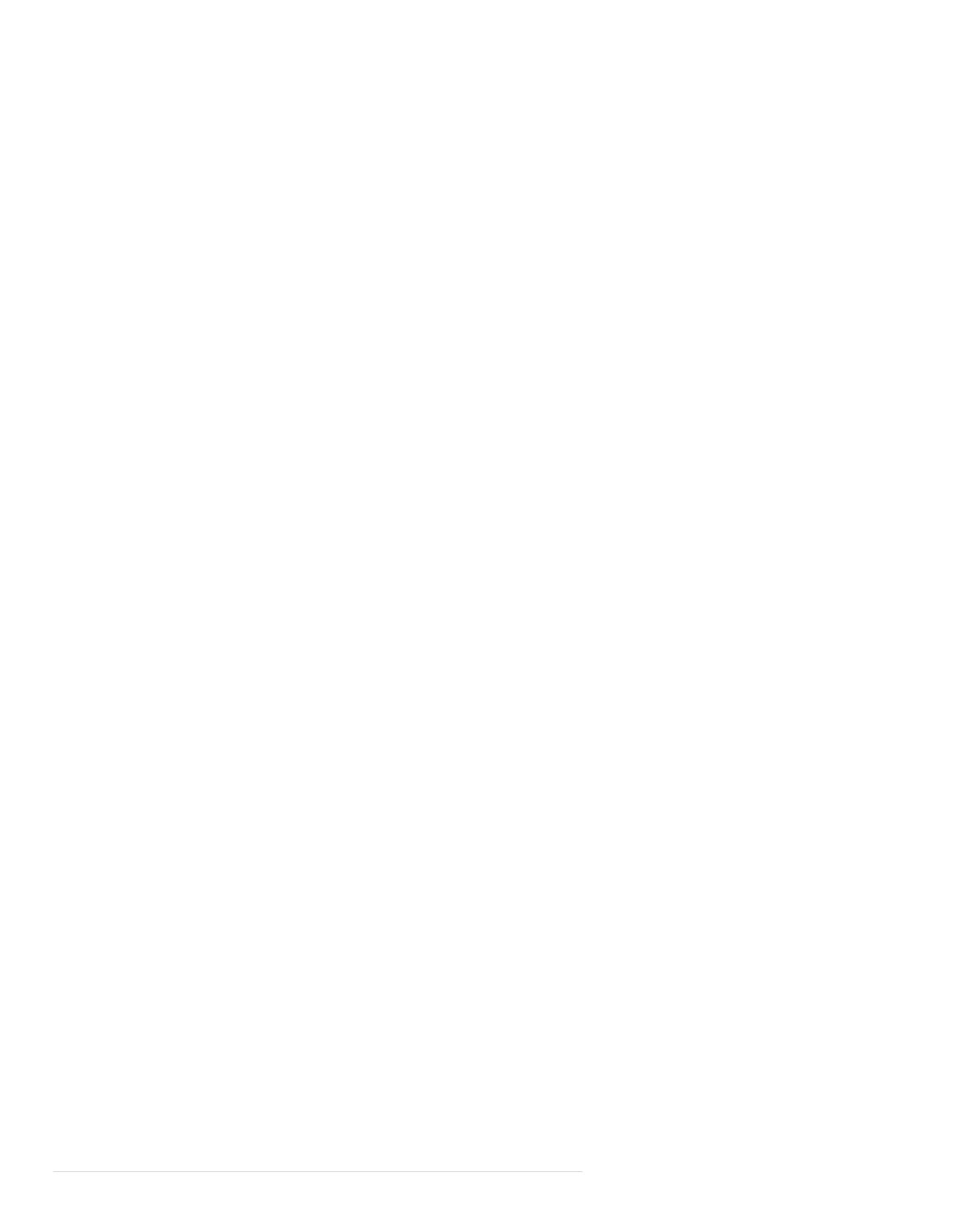## **TABLE OF CONTENTS**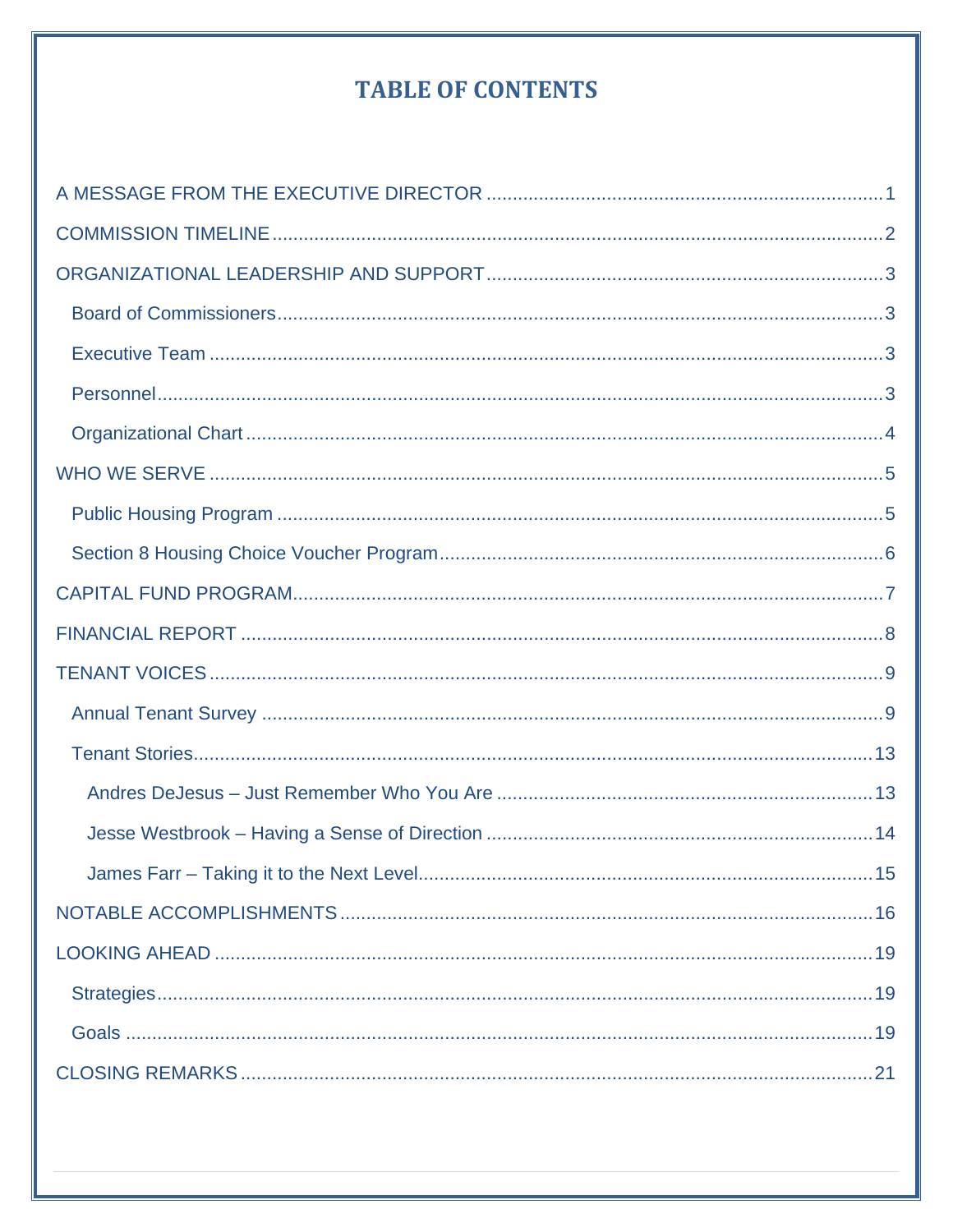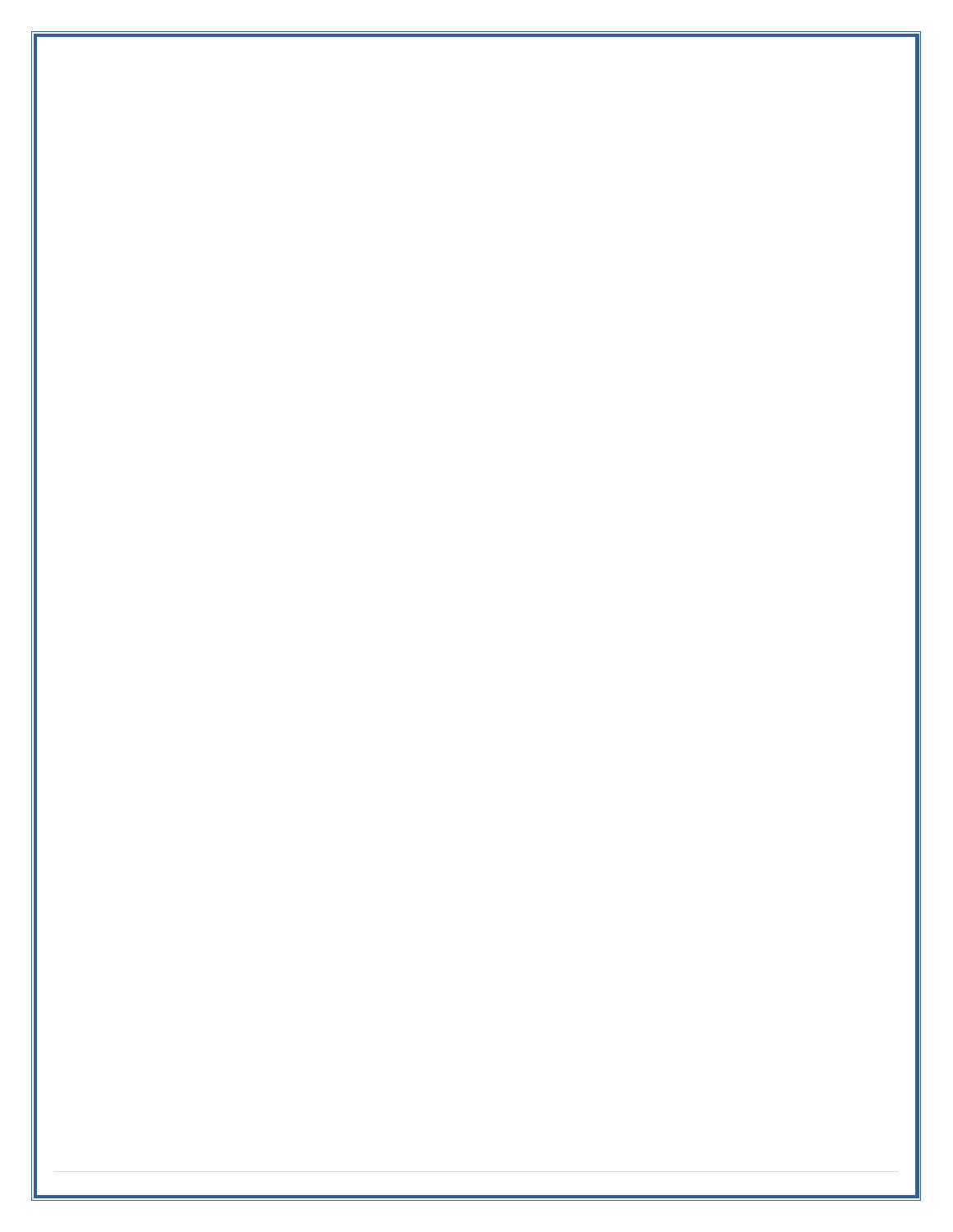## **A MESSAGE FROM THE EXECUTIVE DIRECTOR**

Dear Board Members, Staff, Tenants, Stakeholders, and Friends:

It is my pleasure to present the 2016-2017 Annual Report outlining last fiscal year's activities at the Jackson Housing Commission. I am proud of the hard work and dedication exhibited throughout the year by our staff. I also want to thank the Board of Commissioners for their leadership and support; this is an exciting time at JHC, and I am honored to be a part of it!

This Annual Report presents an opportunity to review the accomplishments of the past fiscal year, outline goals for the coming year, and provide a longer range view of the future of JHC. The goal of the report is to provide a framework for continued strategic planning by the JHC Board of Commissioners and staff, while also helping our broader community, partners, and friends understand our recent accomplishments, as well as the challenges the JHC is embracing as the leading provider of affordable housing in our community.

As we move forward in FYE2018, JHC will be focused on our plan to expand our social leadership role in the community and on providing affordable housing with an emphasis on family self-sufficiency, independent living for the elderly and persons living with disabilities, and delivering supportive services and stabilization strategies for vulnerable low-income people in our community. JHC's mission is to enrich the lives of low-income people by providing decent, safe, affordable, and stable housing. That stability builds a strong platform from which residents and participants in our housing programs have the opportunity to achieve a degree of self-sufficiency and success that would otherwise be out of reach.

We receive great support and cooperation from our community partners, from kindred nonprofits to government agencies. This allows us to extend our capacity and achieve our goals with compassion and creativity.

The employees of the Jackson Housing Commission are engaged every day in the work of the JHC and have strived to gain efficiencies and streamline processes in order to provide the best possible service to our tenant population. This is a difficult challenge but one that our staff has met with a willingness to take a fresh look at how we work, to streamline methods, and to keep our focus on how to best serve our residents and our community. I am very proud of what their dedication and commitment have allowed us to accomplish.

While it is true that all Public Housing Authorities are operating during a time of diminishing resources, dominated by deficits and an uncertain funding landscape, we are committed to delivering on our mission. To do this, we must: preserve and improve our housing portfolio to meet the growing demand for affordable housing in Jackson; expand opportunities for residents to become self-reliant; and be good stewards of public funds by finding innovative ways to do things better and more efficiently.

We are reminded every day of the awesome responsibility we have to the people we serve, who depend on us to provide them with a home. For us, it is a passion that is shaped by our understanding that housing is an issue of human dignity and human rights.

JHC truly cannot do this important work alone. This Annual Report highlights how far we have come and offers a look into where we plan to go in the coming months and years ahead. On behalf of JHC's Board, management, and staff, thank you for taking this opportunity to learn more about the new JHC.

Thank you for your ongoing support and confidence in us.

Laurie Ingram, MBA, PHM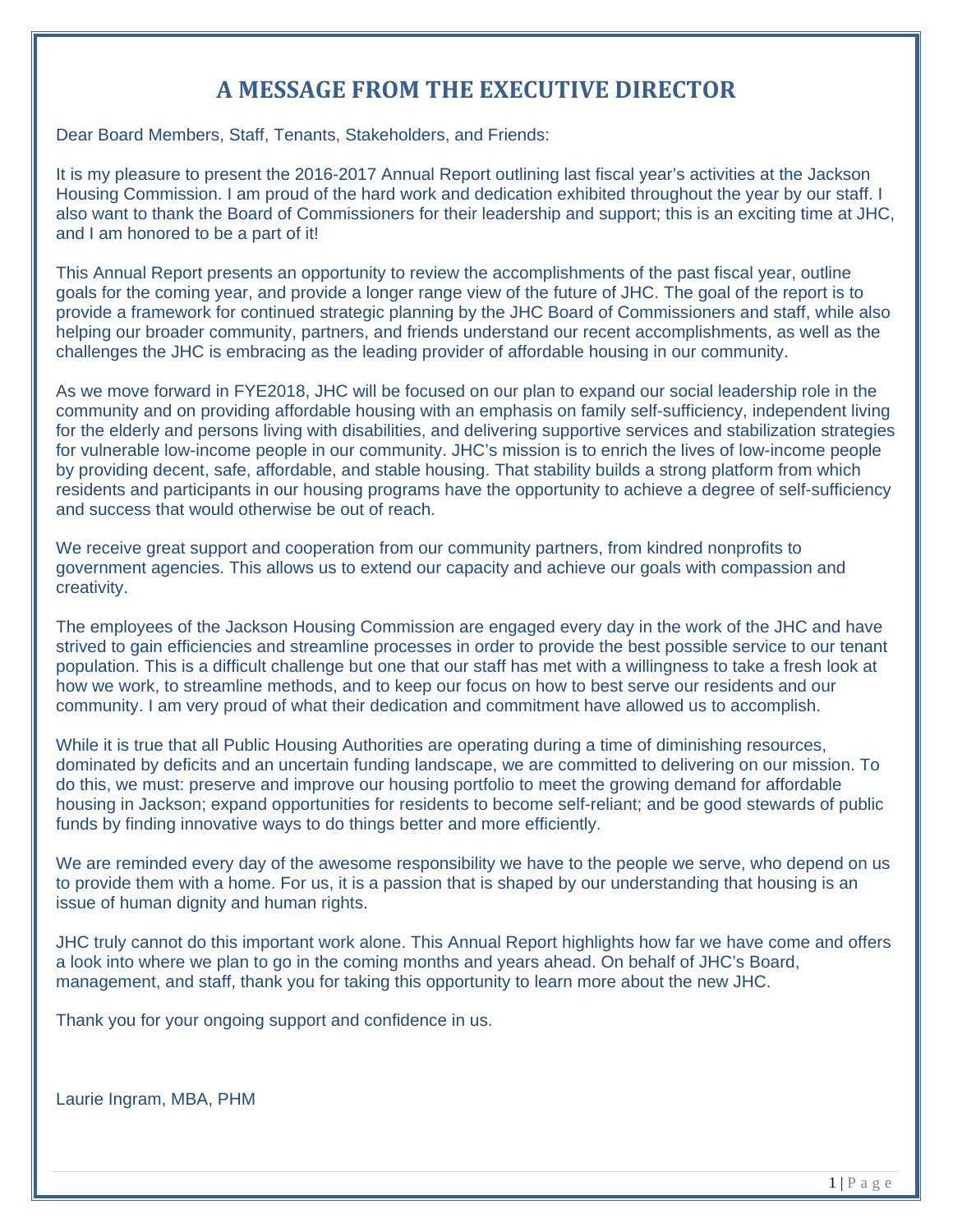## **COMMISSION TIMELINE**

### **February 26, 1946**

*Created by City Ordinance 196 under the Federal Public Housing Act and the State of Michigan Public Act 18 of 1937.* 

#### **August 23, 1949**

*A Housing Committee consisting of 12 citizens was appointed to develop a comprehensive study of low-rent housing needs in the City. The Committee recommended that the Commission develop low rent public housing.* 

#### **June 27, 1963**

*Executed the first Annual Contributions Contract with the Federal Government.* 

#### **October 1965**

*Completed construction of Chalet Terrace, a combination of 32 elderly and 68 family units.* 

### **October 1967**

*Purchased an existing eleven-year old apartment building and converted it to low rent housing for elderly and disabled residents. It now stands as Building A in Reed Manor.* 

## **1969 to 1972**

*Completed construction of six new buildings for elderly residents bringing the total to 295 units at Reed Manor. (Due to a severe fire during construction, completion of Building I was delayed.)* 

#### **1980 and 1982**

*Completed two construction phases of Shahan-Blackstone North Apartments consisting of 108 family units.* 

#### **June 1987**

*Established the Section 8 Program for low income families to rent affordable housing in the private market.* 

#### **Spring 1992**

*Built 50 three bedroom single family "scattered site" homes throughout the city of Jackson.* 

#### **March 2006 to June 2008**

*Sold ten (10) scattered site homes under the Commission's Home Ownership Program.* 

#### **September 2012**

*Completed 504 Conversions at Reed Manor.* 

## **July 2016**

*Partnered with Community Action Agency to introduce housing stability-focused case management services to JHC tenants* 

#### **January 2017**

*Signed contract with Honeywell, Inc. for Energy Performance Contracting project, which will improve energy efficiency and save millions of dollars in utility costs over 20 years*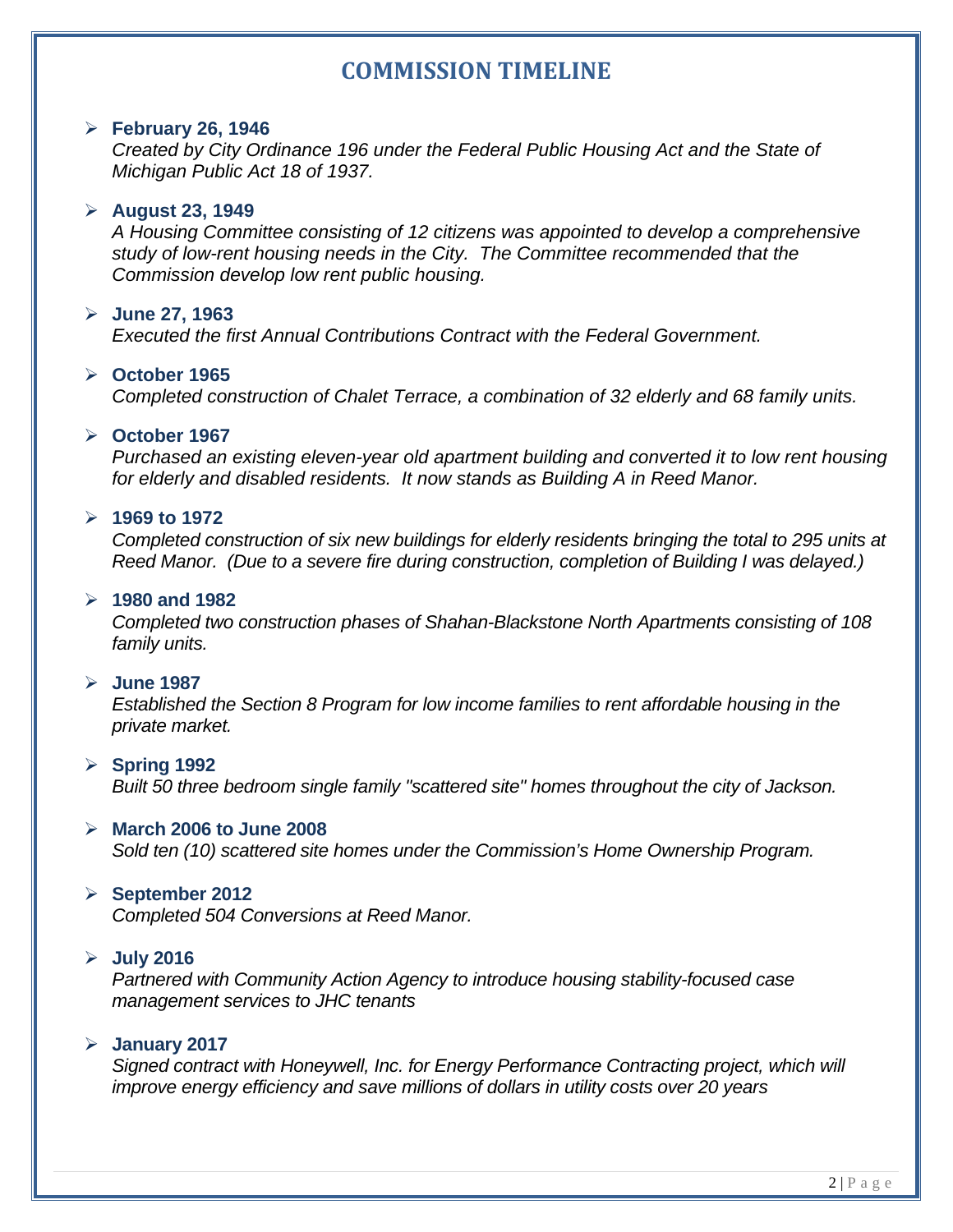## **ORGANIZATIONAL LEADERSHIP AND SUPPORT**

| <i>D</i> om a oi gomman bion a d |                              |                       |
|----------------------------------|------------------------------|-----------------------|
| <b>Name</b>                      | <b>Title</b>                 | <b>Term of Office</b> |
| Michelle Pultz-Orthaus           | President                    | $2011$ – Present      |
| Michelle Woods                   | <b>Vice President</b>        | $2012$ – Present      |
| <b>James Stark</b>               | Commissioner                 | $2012$ – Present      |
| <b>Gerald Montgomery</b>         | Commissioner                 | $2012$ – Present      |
| Caroline Parker                  | <b>Resident Commissioner</b> | $2017$ – Present      |

## **Board of Commissioners**

## **Executive Team**

| <b>Name</b>              | <b>Title</b>               | <b>Years of Service</b> |
|--------------------------|----------------------------|-------------------------|
| Laurie Ingram            | <b>Executive Director</b>  | year                    |
| Shari Boyce              | <b>Section 8 Director</b>  | 15 years                |
| Deb Davis                | <b>HR</b> Director         | 3 years                 |
| <b>Tremachel Johnson</b> | <b>Finance Director</b>    | 2 years                 |
| Chelsea Bryant           | <b>Executive Secretary</b> | 2 years                 |
| Jason Omo                | <b>Operations Director</b> | year                    |

## **Personnel**

| <b>Name</b>            | <b>Title</b>               | <b>Years of Service</b> |
|------------------------|----------------------------|-------------------------|
| Lorenzo W. Neal        | Maintenance Worker         | 31 years                |
| Gary Cram              | Maintenance Worker         | 30 years                |
| Joseph Arnold          | Maintenance Team Leader    | 28 years                |
| Mark Oakley            | Maintenance Worker         | 13 years                |
| Mark Fountain          | Maintenance Team Leader    | 6 years                 |
| Jannaa Pool            | <b>Housing Manager</b>     | 3 years                 |
| <b>Catherine Greer</b> | <b>Housing Specialist</b>  | 3 years                 |
| Pamela Stilson-Postma  | <b>Housing Manager</b>     | 2 years                 |
| Geanee Davis           | <b>Housing Specialist</b>  | 2 years                 |
| Deborah Hartman        | Unit Turn Worker           | 2 years                 |
| <b>Tammy Lovely</b>    | Accounts Receivable Spec.  | 2 years                 |
| <b>Roy Nethercott</b>  | Maintenance Worker         | 2 years                 |
| Marissa Marks          | <b>Public Housing Aide</b> | 2 years                 |
| <b>Denny Parks</b>     | Maintenance Team Leader    | 2 years                 |
| <b>Samuel Tomlin</b>   | Maintenance Worker         | 1 year                  |
| Barbara Hunt           | Housekeeper                | 1 year                  |
| Lakeshia Baker         | Accounts Payable Spec.     | 1 year                  |
| Mike Spang             | Maintenance Worker         | 8 months                |
| Sierra Jones           | Housing Specialist         | 5 months                |
| Dustin Williams        | <b>Housing Clerk</b>       | 1 month                 |
| Vicki Quinn            | <b>Housing Specialist</b>  | 1 month                 |

 **Number of Full-Time and Part-Time Employees: 27 Number of Employees with 15 or More Years of Service: 4 Average Years of Service: 6**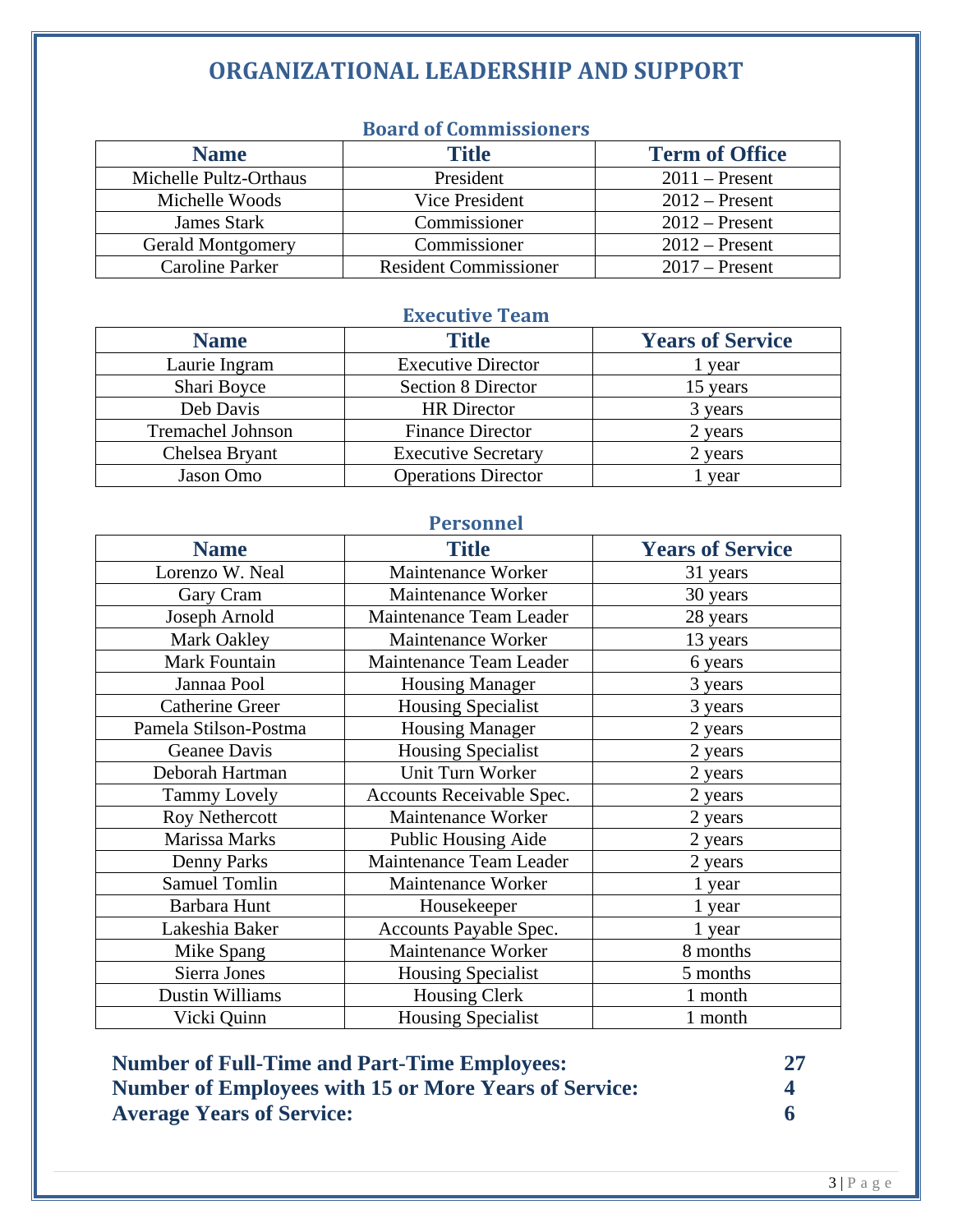## **Organizational Chart**

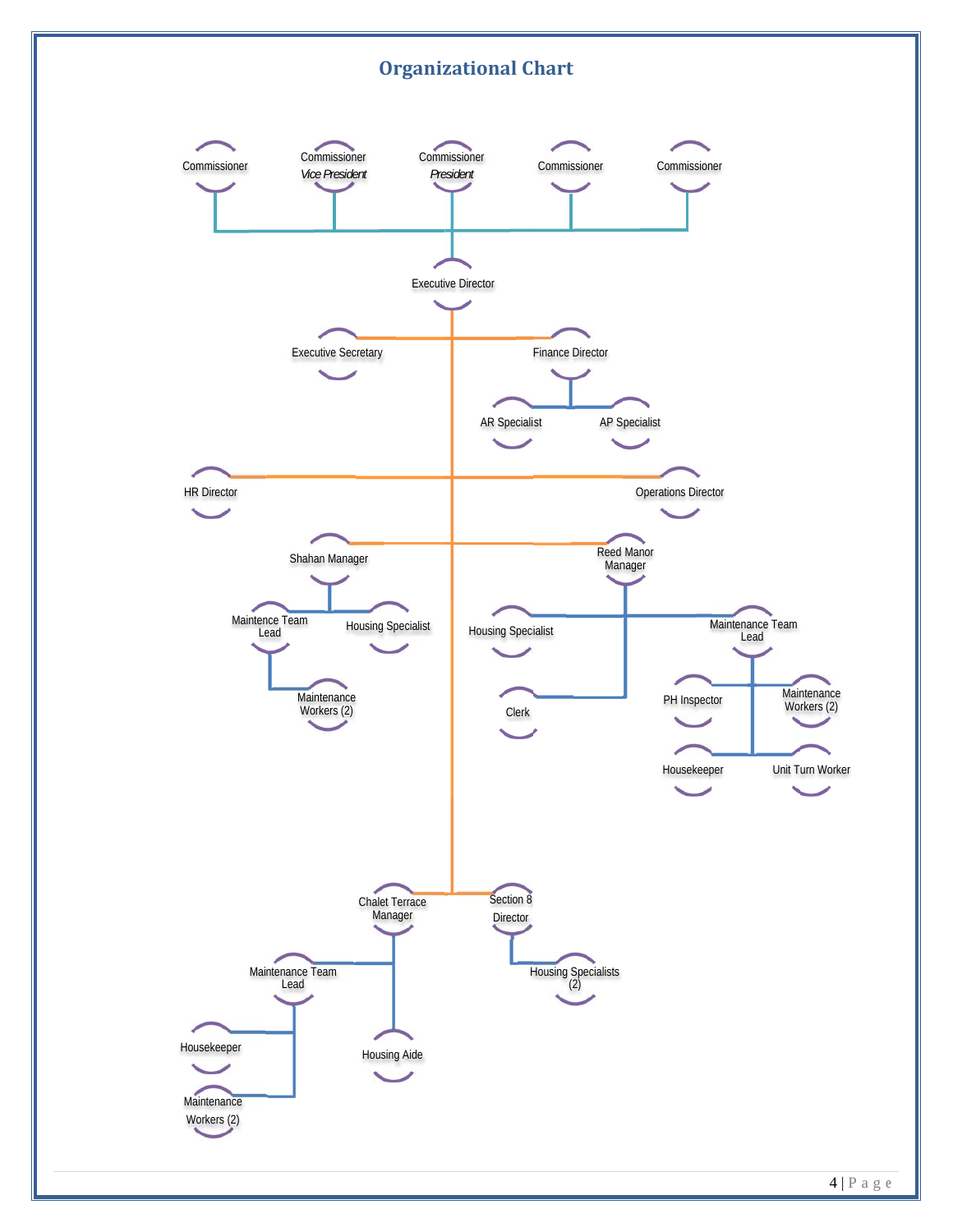## **WHO WE SERVE**

## **Public Housing Program**

| <b>Demographics</b> |          |                                          |
|---------------------|----------|------------------------------------------|
| 2.0                 | $+/-0*$  | <b>Average Family Size</b>               |
| 17%                 | $+1\%$ * | Elderly Heads of Household (Age 62+)     |
| 83%                 | $-1\%$ * | Non-Elderly Heads of Household (Age <61) |
| 62%                 | $-3%$ *  | <b>Female Heads of Household</b>         |
| 38%                 | $+3\%$ * | <b>Male Heads of Household</b>           |
| 59%                 | $+4\%$ * | <b>Disabled Heads of Household</b>       |
| 53%                 | $+4\%$ * | <b>Non-Minority Heads of Household</b>   |
| 47%                 | $-5\%$ * | <b>Minority Heads of Household</b>       |

\* Change from previous fiscal year

|     | <b>Sources of Household Income</b><br><b>Count</b> |
|-----|----------------------------------------------------|
| 0   | <b>Own a Business</b>                              |
| 38  | <b>Receive Child Support</b>                       |
| 176 | <b>DHHS Food Assistance</b>                        |
| 87  | <b>Other Nonwage Sources</b>                       |
| 17  | <b>Pension</b>                                     |
| 411 | <b>SSDI</b>                                        |
| 188 | <b>Social Security</b>                             |
| 16  | <b>DHHS Cash Assistance</b>                        |
| 0   | <b>Unemployment Benefits</b>                       |
| 115 | <b>Other Wages</b>                                 |

JHC manages and operates Chalet Terrace, Reed Manor, Shahan Blackstone North developments, and various scattered sites for a total of 543 public housing units in the City of Jackson. JHC provides housing to approximately 1,000 people and 525 families in public housing.

Chalet Terrace, our oldest complex, is a combination of 32 elderly and 96 family units, including scattered sites.

| <b>Income Levels</b> |                      |  |
|----------------------|----------------------|--|
| 85%                  | <b>Extremely Low</b> |  |
| 12%                  | <b>Very Low</b>      |  |
| 2%                   | Low                  |  |

| <b>Time on Program</b> |          |  |
|------------------------|----------|--|
| 22%                    | <1 Year  |  |
| 15%                    | <2 Years |  |
| 11%                    | <3 Years |  |
| 6%                     | <4 Years |  |
| 9%                     | <5 Years |  |
| 37%                    | >5 Years |  |

| <b>Range of Income</b> |                   |  |
|------------------------|-------------------|--|
| 17%                    | $$0 - $4,999$     |  |
| 42%                    | \$5,000-\$9,999   |  |
| 19%                    | \$10,000-\$14,999 |  |
| 11%                    | \$15,000-\$19,999 |  |
| 6%                     | \$20,000-\$24,999 |  |
| 5%                     | > \$25,000        |  |

Reed Manor complex, made up of 9 buildings, is a

combination of zero, one- and two-bedroom apartments for a total of 292 units. C-building houses the Central Administrative offices of JHC for both Public Housing and the Section 8 Housing Choice Voucher Program.

Shahan Blackstone North, our newest site, is located in the northern region of Jackson is a combination of 122 family units of various bedroom sizes.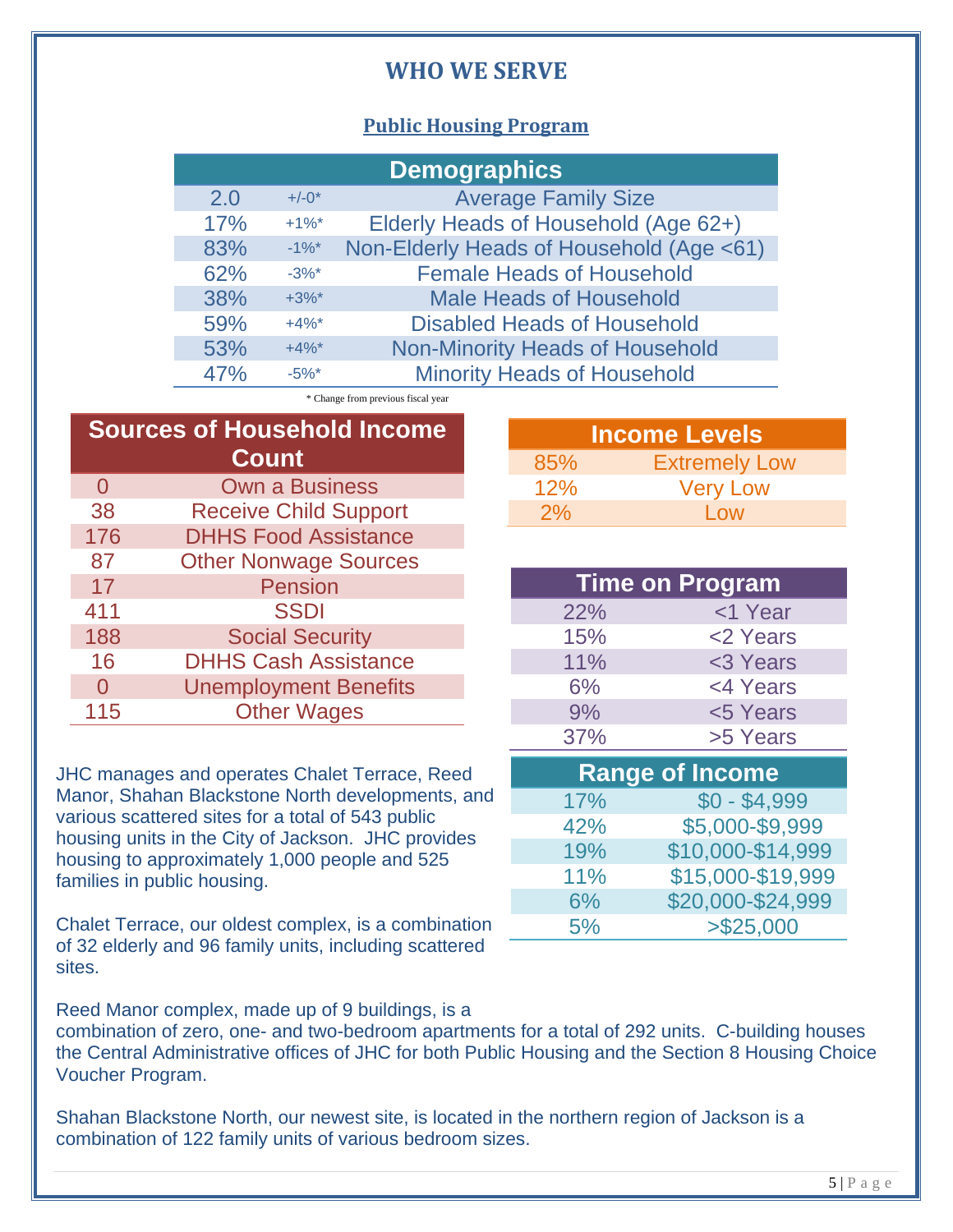## **Section 8 Housing Choice Voucher Program**

| <b>Demographics</b> |          |                                          |
|---------------------|----------|------------------------------------------|
| 3.0                 | $+/-0$ * | <b>Average Family Size</b>               |
| 17%                 | $+2\%$ * | Elderly Heads of Household (Age 62+)     |
| 83%                 | $-2\%$ * | Non-Elderly Heads of Household (Age <61) |
| 91%                 | $+/-0*$  | <b>Female Heads of Household</b>         |
| 9%                  | $+/-0*$  | <b>Male Heads of Household</b>           |
| 42%                 | $+1\%$ * | <b>Disabled Heads of Household</b>       |
| 37%                 | $-3%$ *  | <b>Non-Minority Heads of Household</b>   |
| 63%                 | $+3\%$ * | <b>Minority Heads of Household</b>       |

\* Change from previous fiscal year

|     | <b>Sources of Household Income</b><br><b>Count</b> |
|-----|----------------------------------------------------|
| 1   | <b>Own a Business</b>                              |
| 122 | <b>Receive Child Support</b>                       |
| 401 | <b>DHHS Food Assistance</b>                        |
| 56  | <b>Other Nonwage Sources</b>                       |
| 9   | <b>Pension</b>                                     |
| 364 | <b>SSDI</b>                                        |
| 209 | <b>Social Security</b>                             |
| 26  | <b>DHHS Cash Assistance</b>                        |
| 3   | <b>Unemployment Benefits</b>                       |
| 338 | <b>Other Wages</b>                                 |
|     | <b>Indian Trust</b>                                |
|     | <b>Military Income</b>                             |

JHC administers 475 Housing Choice Vouchers in Jackson County, allowing approximately 1,160 people and 455 families to utilize HUD subsidy to find suitable housing of the family's choice in the private rental market.

Public Assistance is the sole source of income for 1.5% of the households. Households that are working comprise 37% of households. Of the

working households, 20% of households also receive TANF.

Over \$2,000,000 in Housing Assistance Payments

were made to approximately 171 landlords on behalf of the families and individuals the JHC serves.

| <b>Income Levels</b> |                      |  |
|----------------------|----------------------|--|
| <b>74%</b>           | <b>Extremely Low</b> |  |
| 17%                  | <b>Very Low</b>      |  |
| 8%                   | Low                  |  |

| <b>Time on Program</b> |          |  |  |
|------------------------|----------|--|--|
| 19%                    | <1 Year  |  |  |
| 12%                    | <2 Years |  |  |
| 10%                    | <3 Years |  |  |
| 4%                     | <4 Years |  |  |
| 6%                     | <5 Years |  |  |
| 49%                    | >5 Years |  |  |

| <b>Range of Income</b> |                   |  |  |
|------------------------|-------------------|--|--|
| 5%                     | $$0 - $4,999$     |  |  |
| 14%                    | \$5,000-\$9,999   |  |  |
| 33%                    | \$10,000-\$14,999 |  |  |
| 16%                    | \$15,000-\$19,999 |  |  |
| 14%                    | \$20,000-\$24,999 |  |  |
| 18%                    | > \$25,000        |  |  |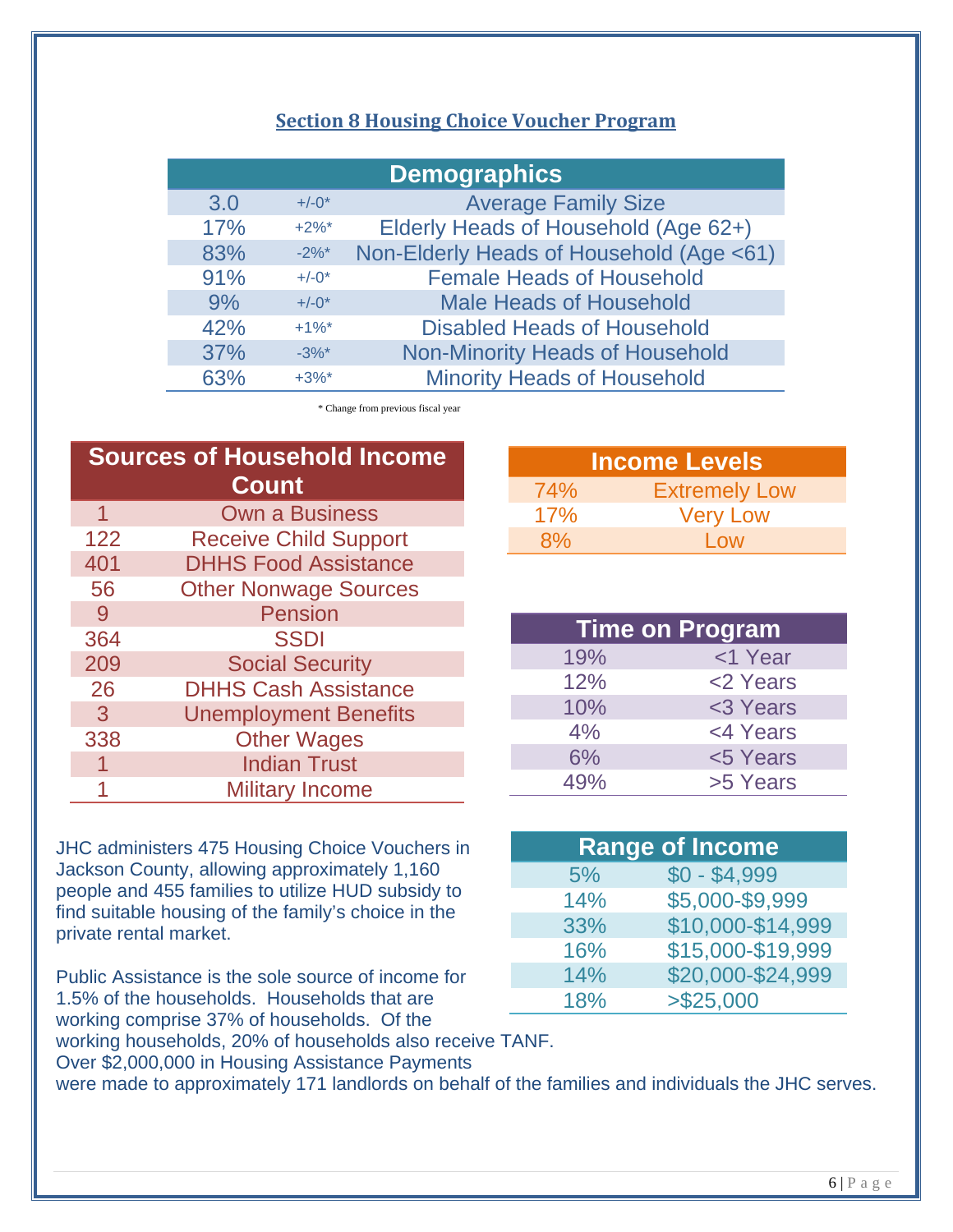## **CAPITAL FUND PROGRAM**

JHC is authorized to use funds annually from HUD's Office of Capital Improvements for development, financing, modernization, and management improvements. The projects using capital funds typically help to preserve the housing stock and enhance the living quarters of the residents.

## **Capital Fund Projects**

| 2019 Capital Fund Program                    |                                |  |  |
|----------------------------------------------|--------------------------------|--|--|
| <b>Roof Replacement</b><br><b>Reed Manor</b> |                                |  |  |
| <b>Reed Manor</b>                            | <b>Local Code Issues</b>       |  |  |
| <b>Chalet Terrace</b>                        | <b>Closet Door Replacement</b> |  |  |
| <b>Chalet Terrace</b>                        | <b>Cabinet Replacement</b>     |  |  |
| <b>Shahan Blackstone North</b>               | <b>Kitchen Cabinets</b>        |  |  |

| 2018 Capital Fund Program               |  |  |  |
|-----------------------------------------|--|--|--|
| <b>Resurface Parking Area</b>           |  |  |  |
| <b>Local Code Issues</b>                |  |  |  |
| <b>Roof Replacement</b>                 |  |  |  |
| <b>Plumbing Replacement and Repairs</b> |  |  |  |
| <b>Occupied Unit Painting</b>           |  |  |  |
| <b>Closet Door Replacement</b>          |  |  |  |
| <b>Closet Door Replacement</b>          |  |  |  |
| <b>Tub and Faucet Replacement</b>       |  |  |  |
|                                         |  |  |  |

| <b>2017 Capital Fund Program</b>                                 |                                            |  |  |
|------------------------------------------------------------------|--------------------------------------------|--|--|
| <b>Plumbing Replacement and Repairs</b><br><b>Reed Manor</b>     |                                            |  |  |
| <b>Carpet to Laminate Floor Replacement</b><br><b>Reed Manor</b> |                                            |  |  |
| <b>Reed Manor</b>                                                | <b>Hallway and Common Area Renovations</b> |  |  |
| <b>Chalet Terrace</b>                                            | Kitchen Countertop Replacement             |  |  |
| <b>Chalet Terrace</b>                                            | <b>Local Code Issues</b>                   |  |  |
| <b>Shahan Blackstone North</b>                                   | <b>Closet Door Replacement</b>             |  |  |
| <b>Shahan Blackstone North</b>                                   | <b>Local Code Issues</b>                   |  |  |

| <b>2016 Capital Fund Program</b>                                 |                                   |  |  |
|------------------------------------------------------------------|-----------------------------------|--|--|
| <b>Hallway and Common Area Renovations</b><br><b>Reed Manor</b>  |                                   |  |  |
| <b>Plumbing Replacement and Repairs</b><br><b>Reed Manor</b>     |                                   |  |  |
| <b>Occupied Unit Painting</b><br><b>Reed Manor</b>               |                                   |  |  |
| <b>Carpet to Laminate Floor Replacement</b><br><b>Reed Manor</b> |                                   |  |  |
| <b>Tub Surround Replacement</b><br><b>Chalet Terrace</b>         |                                   |  |  |
| <b>Chalet Terrace</b>                                            | <b>Office Renovations</b>         |  |  |
| <b>Chalet Terrace</b>                                            | <b>Shut-Off Valve Replacement</b> |  |  |
| <b>Shahan Blackstone North</b>                                   | <b>Resurface Parking Area</b>     |  |  |
| <b>Shahan Blackstone North</b>                                   | <b>Maintenance Vehicle</b>        |  |  |
| <b>Shahan Blackstone North</b>                                   | <b>Local Code Issues</b>          |  |  |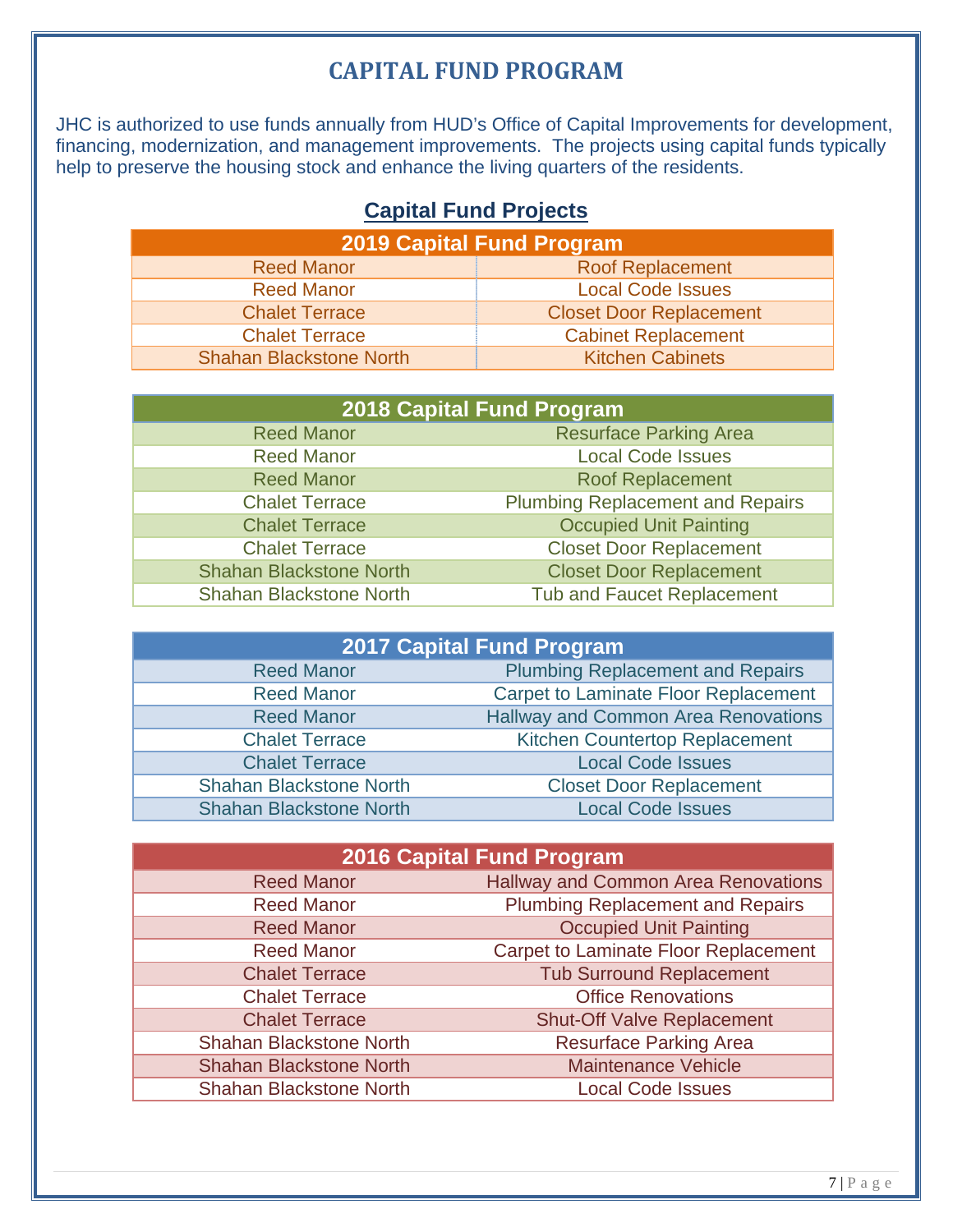## **FINANCIAL REPORT**

## **Public Housing Program**

| <b>Operating Subsidy</b>               | \$1,739,597 | <b>Housing Assistance Revenue</b>  | \$2,379,601 |
|----------------------------------------|-------------|------------------------------------|-------------|
| <b>Dwelling Rent</b>                   | \$1,097,475 | <b>Administrative Fees</b>         | \$245,584   |
| Interest Income                        | \$268       | Port-In HAP                        | $$ -$       |
| Other Income                           | \$368,606   | <b>Fraud Recovery</b>              | \$28,105    |
| <b>Total Operating Income</b>          | \$3,205,946 | <b>Total Operating Income</b>      | \$2,653,290 |
|                                        |             |                                    |             |
| <b>Operating Expenses</b>              |             | <b>Operating Expenses</b>          |             |
| <b>Salaries and Wages</b>              | \$579,227   | <b>Housing Assistance Payments</b> | \$2,356,730 |
| <b>Fringe Benefits</b>                 | \$233,920   | <b>Salaries</b>                    | \$102,274   |
| <b>Maintenance Materials</b>           | \$148,331   | <b>Fringe Benefits</b>             | \$42,643    |
| <b>Maintenance Contracts</b>           | \$225,773   | <b>Management Fees</b>             | \$36,000    |
| <b>Audit Fees</b>                      | \$12,000    | Telecommunications                 | \$1,025     |
| <b>Management Fees</b>                 | \$348,238   | <b>Travel/Training</b>             | \$7,075     |
| Telecommunications                     | \$28,555    | Postage                            | \$824       |
| <b>Travel/Training</b>                 | \$10,709    | <b>Office Supplies</b>             | \$10,714    |
| Sundry                                 | \$3,384     | <b>Inspection Expense</b>          | \$10,309    |
| Legal                                  | \$16,228    | <b>Audit Fees</b>                  | \$4,000     |
| <b>Administrative Services Expense</b> | \$87,970    | Sundry                             | \$62,367    |
| <b>Office Supplies/Postage</b>         | \$21,731    | Insurance                          | \$6,799     |
| <b>PILOT</b>                           | \$45,658    | <b>Total Operating Expenses</b>    | \$2,397,476 |
| <b>Insurance Premiums</b>              | \$89,485    |                                    |             |
| <b>Retiree Insurance Premiums</b>      | \$27,886    | <b>Net Income (Loss)</b>           | \$12,530    |
| <b>Tenant Services</b>                 | \$20,577    |                                    |             |
| Utilities (Gas, Water & Electric)      | \$537,571   | <b>Central Office Cost Center</b>  |             |
| <b>Collection Losses</b>               | \$11,865    | <b>Operating Income</b>            |             |
| <b>Total Operating Expenses</b>        | \$2,449,108 | <b>Management Fee</b>              | \$464,758   |
|                                        |             | <b>Asset Management Fee</b>        | \$30,219    |

**Net Income (Loss) \$756,775** 

**Operating Income Contract Contract Income Operating Income** 

| <b>Operating Income</b>           |             |
|-----------------------------------|-------------|
| <b>Housing Assistance Revenue</b> | \$2,379,601 |
| <b>Administrative Fees</b>        | \$245,584   |
| Port-In HAP                       | \$ -        |
| <b>Fraud Recovery</b>             | \$28,105    |
| <b>Total Operating Income</b>     | \$2,653,290 |

#### **Operating Expenses**

| <b>Housing Assistance Payments</b> | \$2,356,730 |
|------------------------------------|-------------|
| Salaries                           | \$102,274   |
| <b>Fringe Benefits</b>             | \$42.643    |
| <b>Management Fees</b>             | \$36,000    |
| Telecommunications                 | \$1,025     |
| Travel/Training                    | \$7,075     |
| Postage                            | \$824       |
| <b>Office Supplies</b>             | \$10,714    |
| <b>Inspection Expense</b>          | \$10,309    |
| Audit Fees                         | \$4.000     |
| Sundry                             | \$62,367    |
| Insurance                          | \$6,799     |
| <b>Total Operating Expenses</b>    | \$2,397,476 |
| <b>Net Income (Loss)</b>           | \$12,530    |

## **Central Office Cost Center**

|  |  |  | <b>Operating Income</b> |  |
|--|--|--|-------------------------|--|
|--|--|--|-------------------------|--|

| \$2,449,108 | <b>Management Fee</b>         | \$464,758 |
|-------------|-------------------------------|-----------|
|             | <b>Asset Management Fee</b>   | \$30,219  |
| \$756,775   | <b>Bookkeeping Fee</b>        | \$47,671  |
|             | <b>CFP Management Fee</b>     | \$16,042  |
|             | Other Income                  | \$29,709  |
|             | <b>Total Operating Income</b> | \$588,401 |
|             |                               |           |

## **Operating Expenses**

| <b>Net Income (Loss)</b>        |           |
|---------------------------------|-----------|
| <b>Total Operating Expenses</b> | \$587,807 |
| <b>Administrative Expenses</b>  | \$42,402  |
| <b>Accounting Fees</b>          | \$21,182  |
| Insurance                       | \$13,965  |
| Sundry                          | \$8,589   |
| <b>Staff Travel/Training</b>    | \$12,026  |
| Telecommunications              | \$4,333   |
| <b>Office Supplies/Postage</b>  | \$11,553  |
| Retiree Insurance Premiums      | \$30,734  |
| <b>Fringe Benefits</b>          | \$112,047 |
| <b>Admin Salaries</b>           | \$330,976 |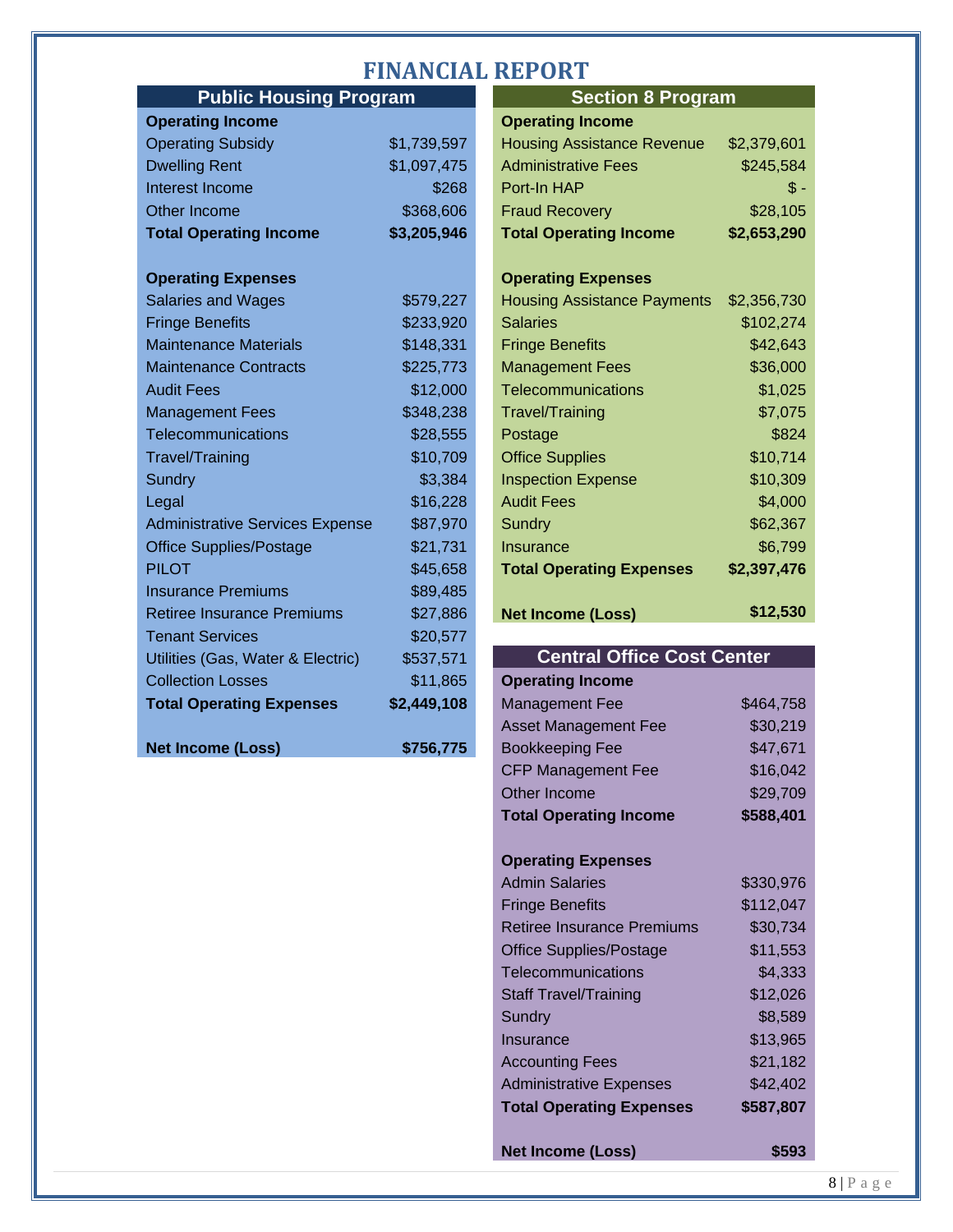## **TENANT VOICES**

## **Annual Tenant Survey**

In January 2017, JHC conducted its  $2^{nd}$  annual public housing tenant survey. This survey is instrumental in understanding the feedback and experiences of our most important community stakeholders – **our tenants.** 

Our eleven-question survey gives tenants the opportunity to rate housing staff, maintenance staff, services, safety, and overall satisfaction both on a 1-5 Likert Scale, and in open-ended questions. Again this year, the majority of the responses were positive toward JHC, our staff, and our programming.

**I like living at the Jackson**

36% 43% 18% 3% **Housing Commission.** ■ No Response ■ All of the time **Most of the time** ■ Some of the time ■ Almost never **Never** 1% 29% 37% 24% 4% 5% No Response **All of the time Most of the time** ■ Some of the time **Almost never Never** 

First we address questions of safety and general satisfaction:

Next, we address questions of housing staff, Housing Managers and office support staff, interaction and expertise:

## **I am treated with courtesty and respect by my Housing Manager and office staff.**



## **My Housing Manager/Office Staff is very knowledgeable when I have a question or a problem.**

**I feel safe living here.**

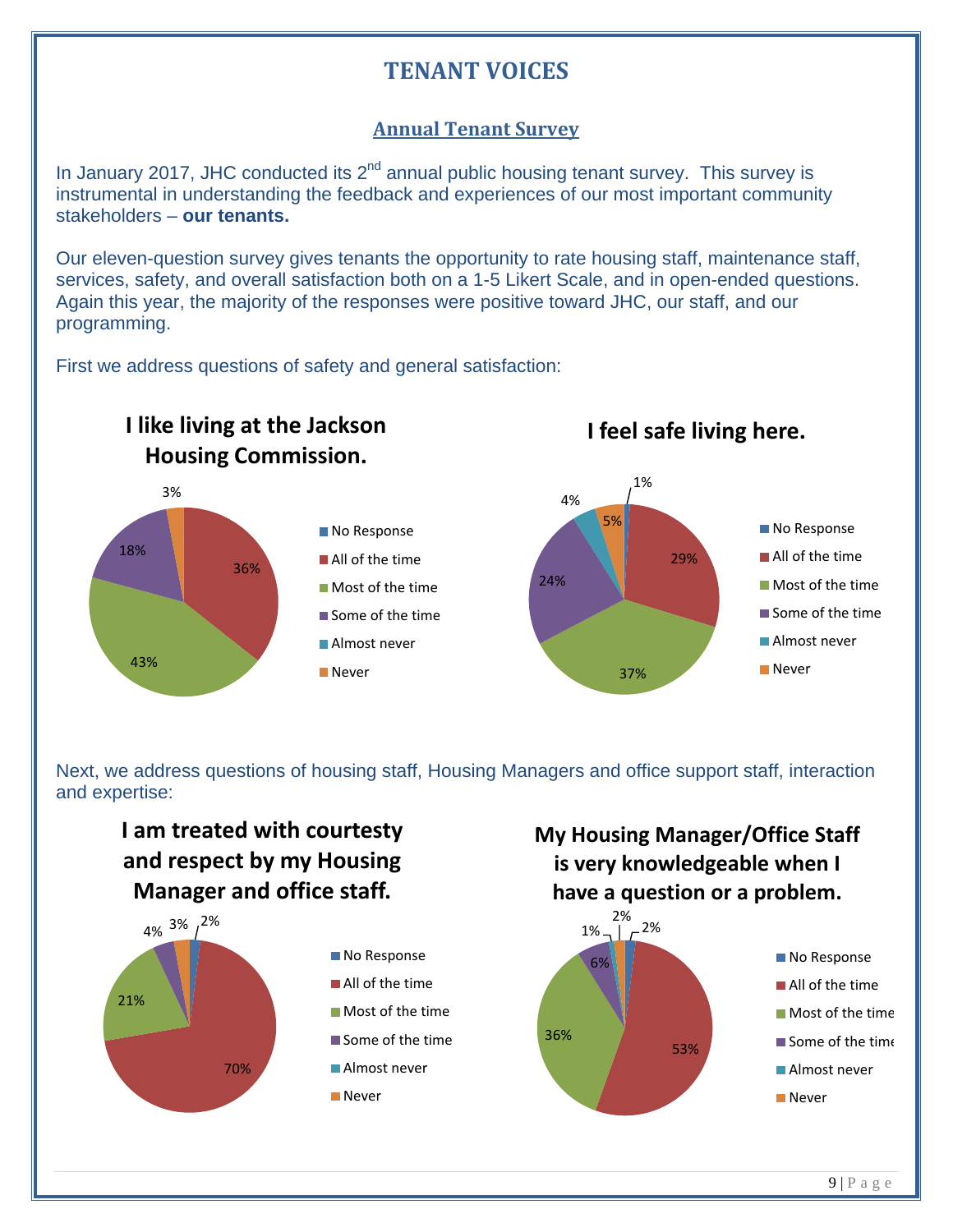Finally, we poll tenants about their interactions and impressions of our dedicated maintenance staff:



For the second year, these results indicate a general sense of well-being and satisfaction among the tenant population. While we certainly have some opportunities for growth in our interactions, we are pleased to see that our tenants notice and appreciate the dedication, commitment, and hard-work that JHC employees demonstrate each day.

In the open-ended questions, tenants are asked to give feedback about what they like and dislike about living at a JHC property, what services and activities they would like to see offered, and what other suggestions for improvements they may have. These responses are aggregated and presented here in a "Word Cloud" format. In this format, the larger words are mentioned most often, and smaller words are mentioned less often.

We are already working hard to address some of the concerns expressed here. For example, for the second year in a row security is the most-mentioned concern for JHC residents. To respond to this, we have contracted in the 2017-18FY with a security firm to provide on-site security services. This should address several of the other issues that arose in the "Like Least" section, including noise complaints, pet issues, and drug use.

Furthermore, there was a decisive call in these results for more community activities. As such, JHC will begin a monthly Tenant Appreciation Day in the FY 2017-18. These days will be celebrations, giveaways, and gatherings intended to strengthen the communities, increase tenant participation, hear valuable feedback, and provide opportunities to create support and friendships between tenants.

Finally, notable in the word clouds is a sense of positivity among the tenant population around their housing. Not just that it is affordable, which is certainly a necessary consideration, but that it is "home" and that their housing allows them "independence" and "accessibility". These are key pieces of the JHC mission, and encompass the very values that bring the staff to work each day, and cement our place in our community as an invaluable resource for our most vulnerable populations.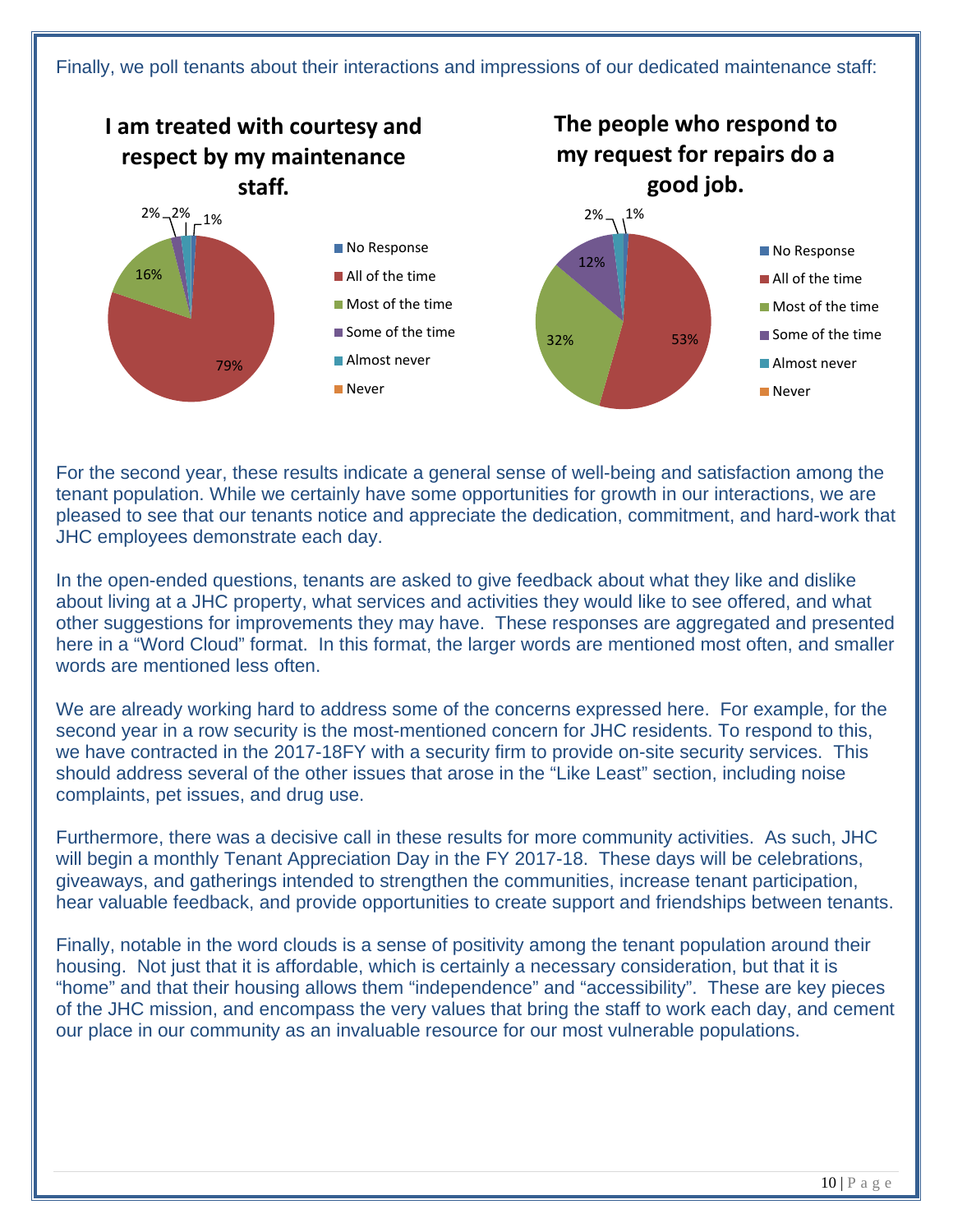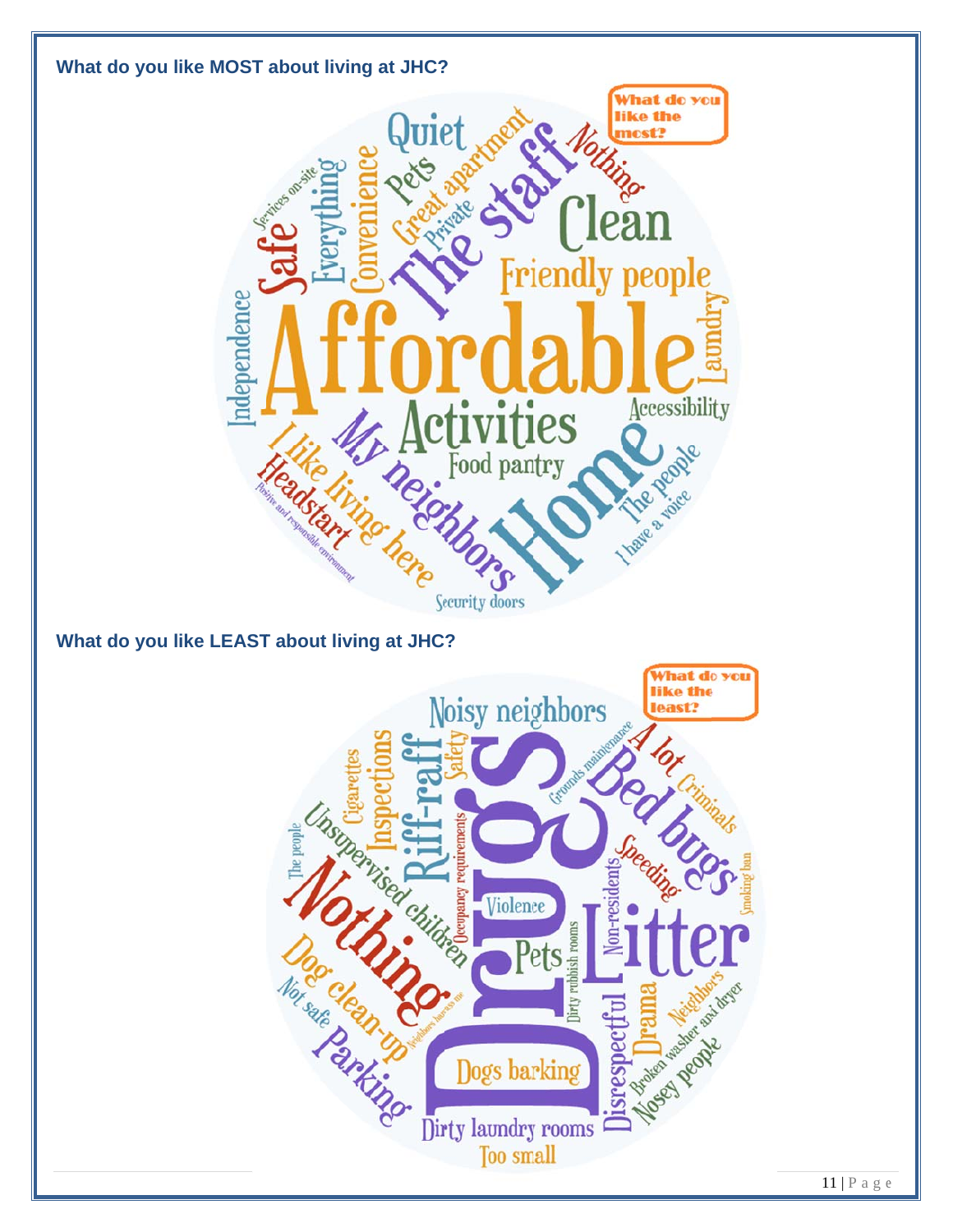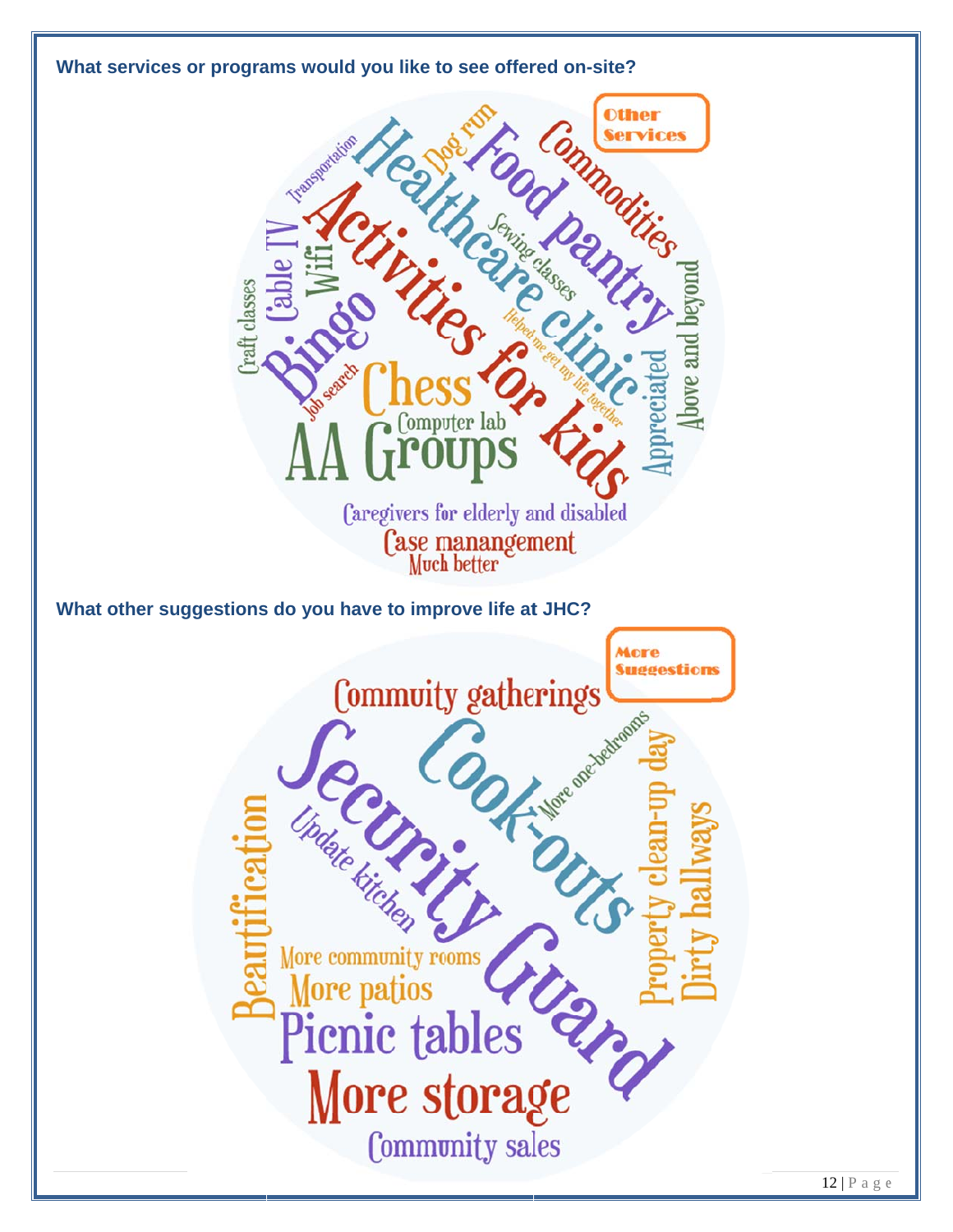## **Tenant Stories**

In this year's Annual Report, JHC wanted to share, more directly, the voices of our tenants. Aside from the survey results, we feel that it is important to share tenant success stories. This allows us to not only share some of the positivity that we hear from our tenant population every day, but also demonstrates for the community the value of the work that we do.

Below you will find three stories from JHC's tenant population. We hope that you will see in them what we see – strong people, who have made remarkable strides toward self-fulfillment and independence.

#### Andres DeJesus – Just Remember Who You Are

After a loss of employment that eventually caused Mr. Andres DeJesus to lose the home that he owned, he decided that moving to Reed Manor was his best option. Mr. DeJesus did not allow the loss of employment and a home to diminish his confidence and positive outlook. "At the time I had no income and I needed a place to live."

Shortly after moving to Reed Manor Mr. DeJesus acquired employment in Lansing. Due to his low-income designation, and the fact that he had not worked in two years, HUD guidelines allowed him to participate in the Earned Income Disallowance program. The EID allows tenants to pay the same lower rent for twelve months after obtaining employment as they paid prior to being employed. After the first 12 month period, the tenant's rent is calculated u only 50% of his income. Through the EID program, Mr. DeJesus could see the chance to re-establish himself financially.

### **"You have to understand who you are inside, make the most out of where you are and what the blessings are to be out of your situation. Otherwise you will only be hindered, if you allow yourself to be in a position too long."**

Due to his ability to participate in the EID program, Mr. DeJesus eventually saved money to purchase a reliable car for his commute to Lansing. Overall, his finances improved and he was able to transition from low-income housing to market rent housing at the culmination of the EID program.

"Now that the program is coming to an end it has benefited me, as well as allowed me and others who participate to grow, go forward in life, become more self-sufficient and have the financial stability to make better choices. I highly recommend the program for anyone wanting to participate. It would be beneficial and help them make better choices to make their lives better."

It is evident that Mr. DeJesus' faith, positive attitude, and unwavering resolve to become gainfully employed enabled him to move beyond his circumstances. Recently, Mr. DeJesus relocated to Lansing, near his employer and is enjoying performing with a local band.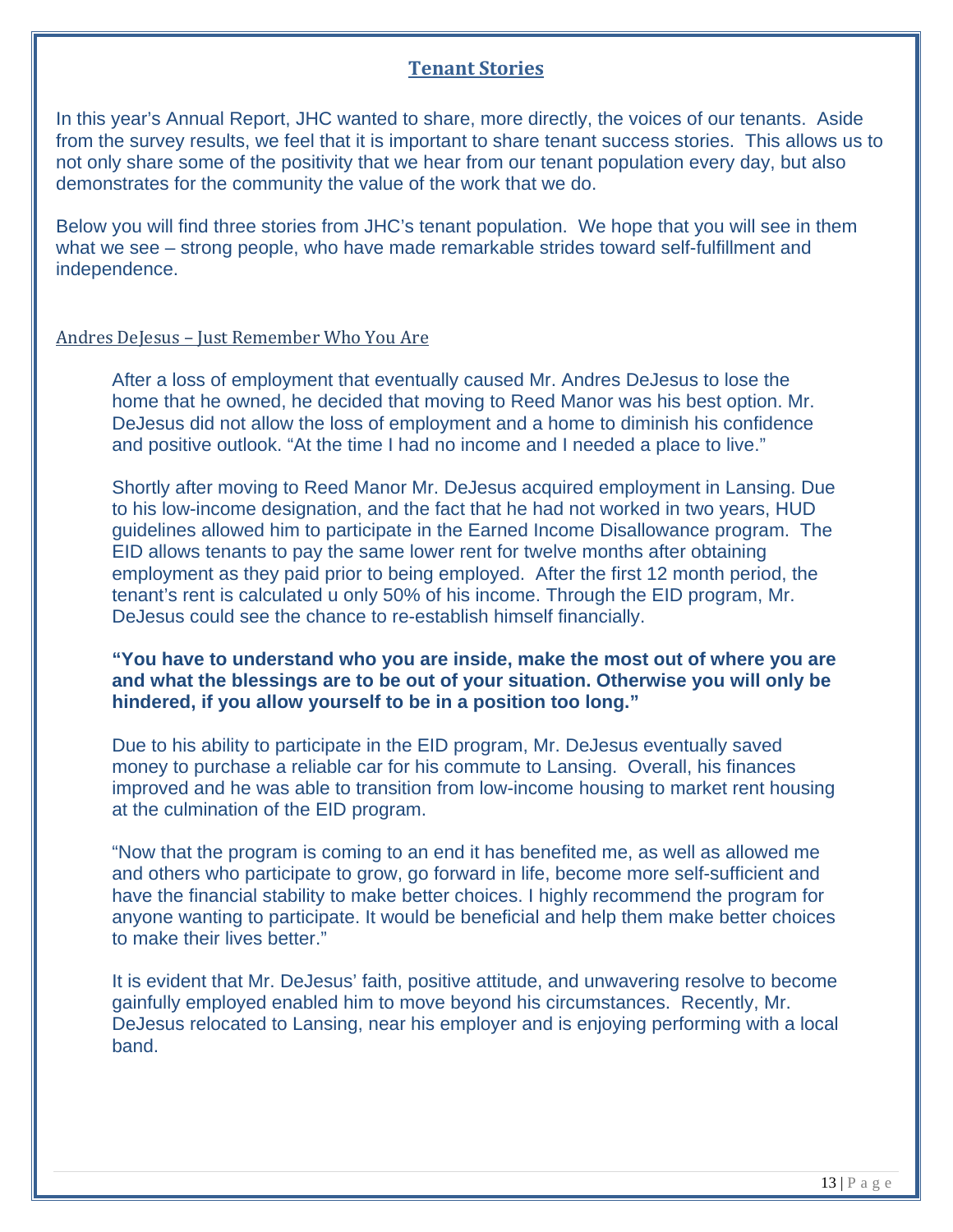#### <u>**Jesse Westbrook - Having a Sense of Direction**</u>

Despite working full-time, Jesse Westbrook struggled immensely to find affordable housing adequate to foster a stable home environment for her two small children. In 2001, her moderate wages were not enough to rent a decent home for her family, nor were they low enough to qualify for low-income housing. Because of these competing factors, she wasn't sure what her next step in life was going to be.

"The home that I was renting before entering the Housing Choice Voucher (HCV) Program was not up to code. The home lacked adequate insulation and the utility bills were through the roof." The electrical sockets and wiring were a danger, as well. She could not allow her children to freely use electrical outlets for fear that it would cause a fire. "I eventually became reluctant to turn the thermostat up because the home was not properly insulated." To keep the children comfortable, the family spent most of their time at her mother's home. Receiving a Housing Choice Voucher from JHC notably changed the quality of life for the family.

After receiving an HCV, she and her children moved into a beautiful well-maintained home that exceeded her expectations. "My children had the sense of home and security that was never present before." Just being able to stay at home, use electrical outlets in their rooms, and simply play at home improved her children's overall sense of well-being. "My children knew that they weren't going to move and they felt safe." The stability and the security of housing through the HCV program provided other benefits that fostered the further development of her family.

**"Without this program, I would not have been able to go to college and obtain a degree in Medical Health, Certified Nursing, and National Phlebotomy." It is obvious that her ambition and diligence has influenced the lives of her children. Jessie's daughter had also attended college and has a degree in social work. Her son is currently attending Jackson College.** She said that the program gave her advantages that she doesn't think she could have accomplished without the help. "I was able to save money, pay things off to better my credit score and buy things for my children that I would not have been able to do otherwise, such as purchasing text books for my children when needed."

Jessie said it is an amazing program. "It helped me conquer road blocks and gave me a sense of direction." Over the years she was able to advance in her medical career and receive raises. Shari Boyce, Director of the HCV program says that, "Jesse always seemed to have a good head on her shoulders and it's been wonderful to witness her accomplishments over the years; she's done everything perfect." Ms. Westbrook concludes, "If you utilize the HCV Program to the best of your ability, it can help you achieve goals that you never thought you would be able to accomplish." She appreciates every bit of the program and staff.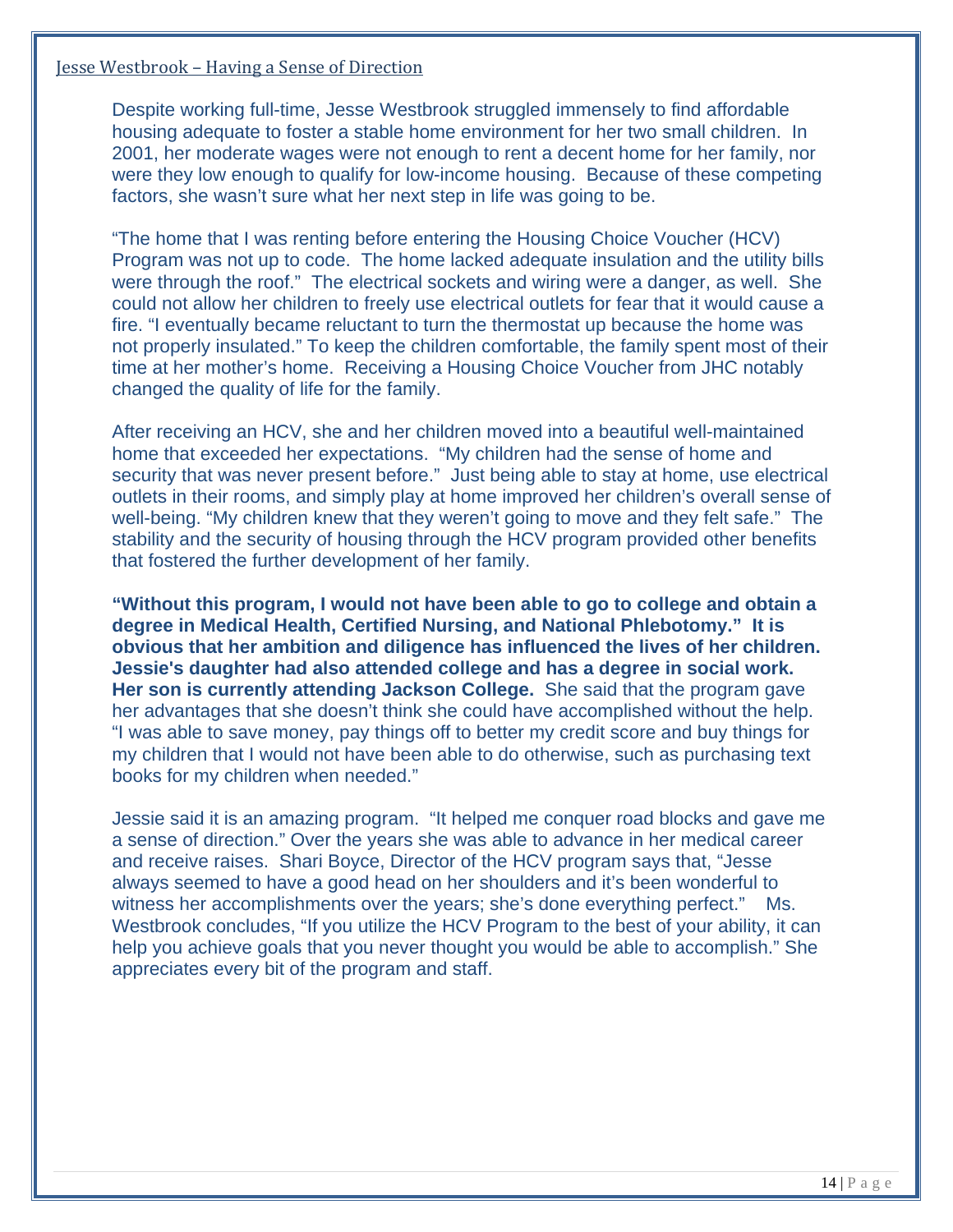#### <u>Iames Farr – Taking it to the Next Level</u>

Fifteen years ago, James Farr, a young man just out of his teens, moved into the Jackson Housing Commission with his children and their mother. He later became the single head of household when the couple separated and began co-parenting in different homes. Living at the Jackson Housing Commission (JHC) afforded Mr. Farr a fighting chance to handle the responsibilities of fatherhood. Mr. Farr believes that life with his children may have turned out differently if he did not have the continuity of a stable home environment where he developed a rhythm raising his children. "A great advantage of residing at the Jackson Housing Commission was that my children's lives were not disrupted by moving. My children were able to grow up near their grandmother, friends and stay at the same school and not be uprooted. The benefits of a stable home were great; however, it was the small factors that go into raising a family that truly made the difference."

He says that, while raising children in a stable home, he "was able to teach them things that my mother showed me that I took for granted until I found myself having my own family. I was able to teach my children to cook, iron and clean the home. Chores were always posted on the refrigerator. Today both my son and daughter are well-prepared to cook for themselves and maintain a home."

Living in a close-knit community helped his children develop socials skills necessary to succeed as adults. "Growing up in an environment with a lot of activity exposed them to the value of making choices; choices that govern who to be around. I can recall times when my children just came inside because something did not feel right. My children have been exposed to many situations. Fortunately, I was there to give them guidance; some children may not have received the same." The stability of housing also gave Mr. Farr the conditions to mature as he further navigated the nuisances of adulthood.

"Living in housing based on your income gives a little room to get caught up so that you can reach the next level. There were a lot of responsibilities and I was not in over my head financially. **I was able to live independently with my children, continue my education and work. Most importantly, I was able to provide a consistent life for my children. In the end, my kids know that they can trust me to love and provide for them; with no worries on their part. That's what Public Housing was designed for. But I'm definitely looking forward to moving on." Currently, Mr. Farr is completing the application process for admittance to the Michigan State Police Academy. "It's time to make a drastic change and give back."**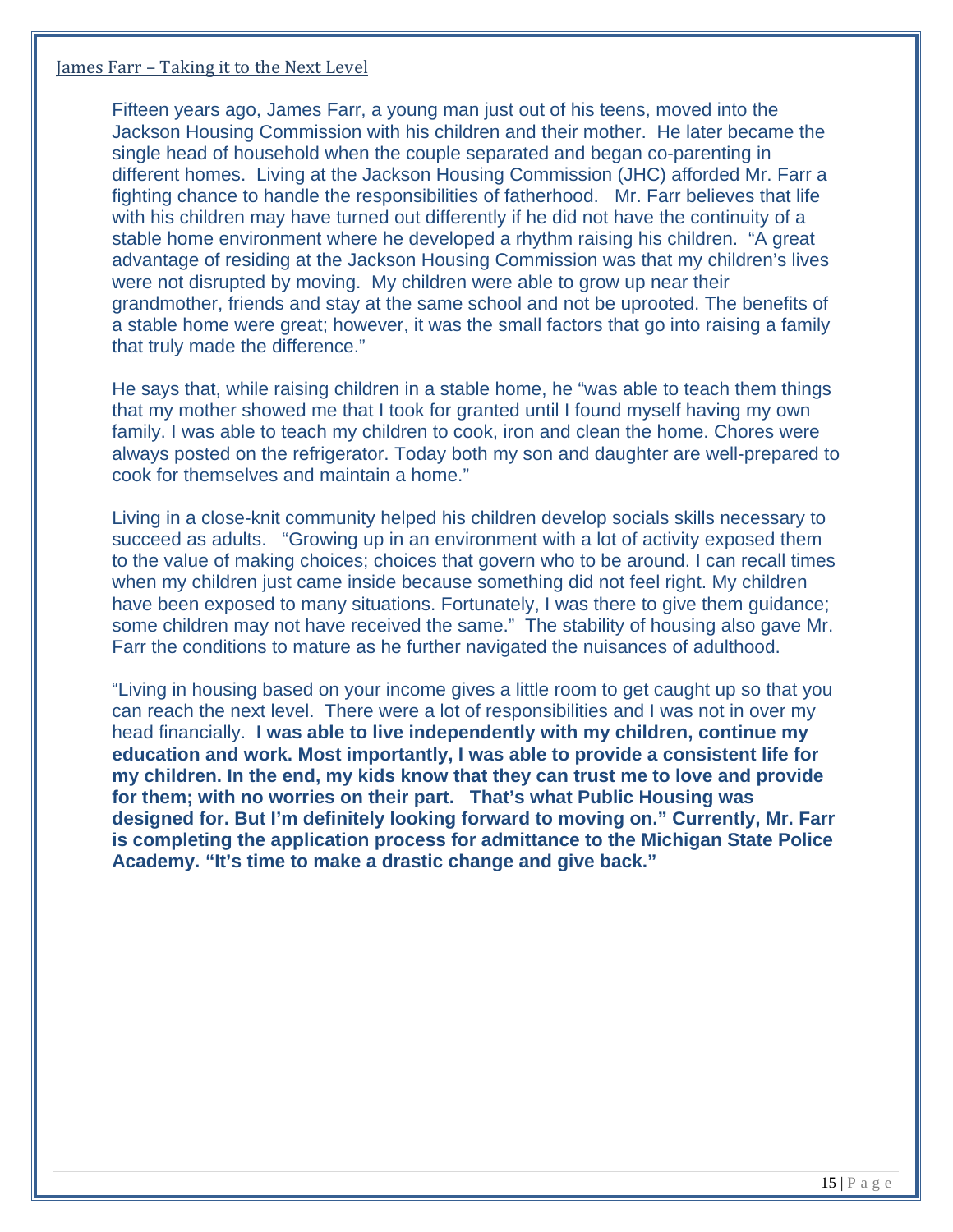## **NOTABLE ACCOMPLISHMENTS**

In the FYE2017, JHC has experienced several notable accomplishments relating to our **regulatory compliance**. Most prominent among these is our removal from HUD's zero-threshold status at the end of the fiscal year. This decision by HUD's Detroit Field Office marks the end of a tumultuous period in JHC history, and illustrates the hard work and commitment to compliance demonstrated by staff and JHC administration. We all look forward to moving forward in good standing with HUD.

JHC was also able to contract with Motivation, Inc, to align our Section 3 policies with HUD requirements. Section 3 is a provision of the Housing and Urban Development (HUD) Act of 1968 that allows for the support of local economic development, and individual self-sufficiency. The Section 3 program requires that contractors and other recipients of HUD funds, provide job training, employment, and contracting opportunities for low- or very low-income residents related to projects and improvements taking place in and around their neighborhoods. This is notable because it demonstrates our continued commitment to offering opportunities to our tenant population to help them recognize goals of self-sufficiency and self-improvement. We are proud to be partnered with Motivation, Inc, and look forward to the programs and trainings that can be provided to JHC tenants as a result of this new partnership.

JHC has also continues to grow its **community involvement and development of community partnerships.** We are working closely with Community Action Agency (CAA), DHHS, the MSU Extension, the YMCA, and Compassionate Ministries, to develop programs and services that can address and eliminate barriers to housing stability, employment, and self-sufficiency.

JHC has enjoyed the expertise of a CAA case manager during FY2016-17. Her focus has been on housing stability and housing retention for some of our most high-risk tenants. She has worked with our tenant population to pay past-due balances owed to JHC, work out payment agreements, mediate neighbor disputes, and mitigate numerous other situations which would have led to eviction in her absence. We look forward to growing this case management position and assisting even more tenants in finding the help that they need to stay housed.

Furthermore, JHC is represented on several community boards and committees, lending a voice to issues around affordable housing, homelessness, and integration of services and housing. These include: The Jackson County Continuum of Care, the Health Improvement Organization, the Jackson Housing Alliance, Jackson Financial Stability Network, the Substance Abuse Prevention Coalition, and the Behavioral Health Action Team.

**JHC staff** participated in some amazing growth opportunities in the FY 2016-17. All staff participated in the transformative and meaningful Bridges Out Of Poverty training in September 2016, offered by the Nonprofit Network. This training served to launch a series of internal conversations around tenant interaction and policy from a perspective that was not possible before the training. Bridges Out of Poverty linked our Mission to provide housing, with the belief that it should be accomplished with dignity, compassion, and care.

JHC staff were also participants in Fair Housing training, de-escalation training, leadership training, and customer service training. Together, these opportunities afforded JHC staff with a full-spectrum of knowledge around helping our tenant population, providing them with good service, and serving with the best possible knowledge base.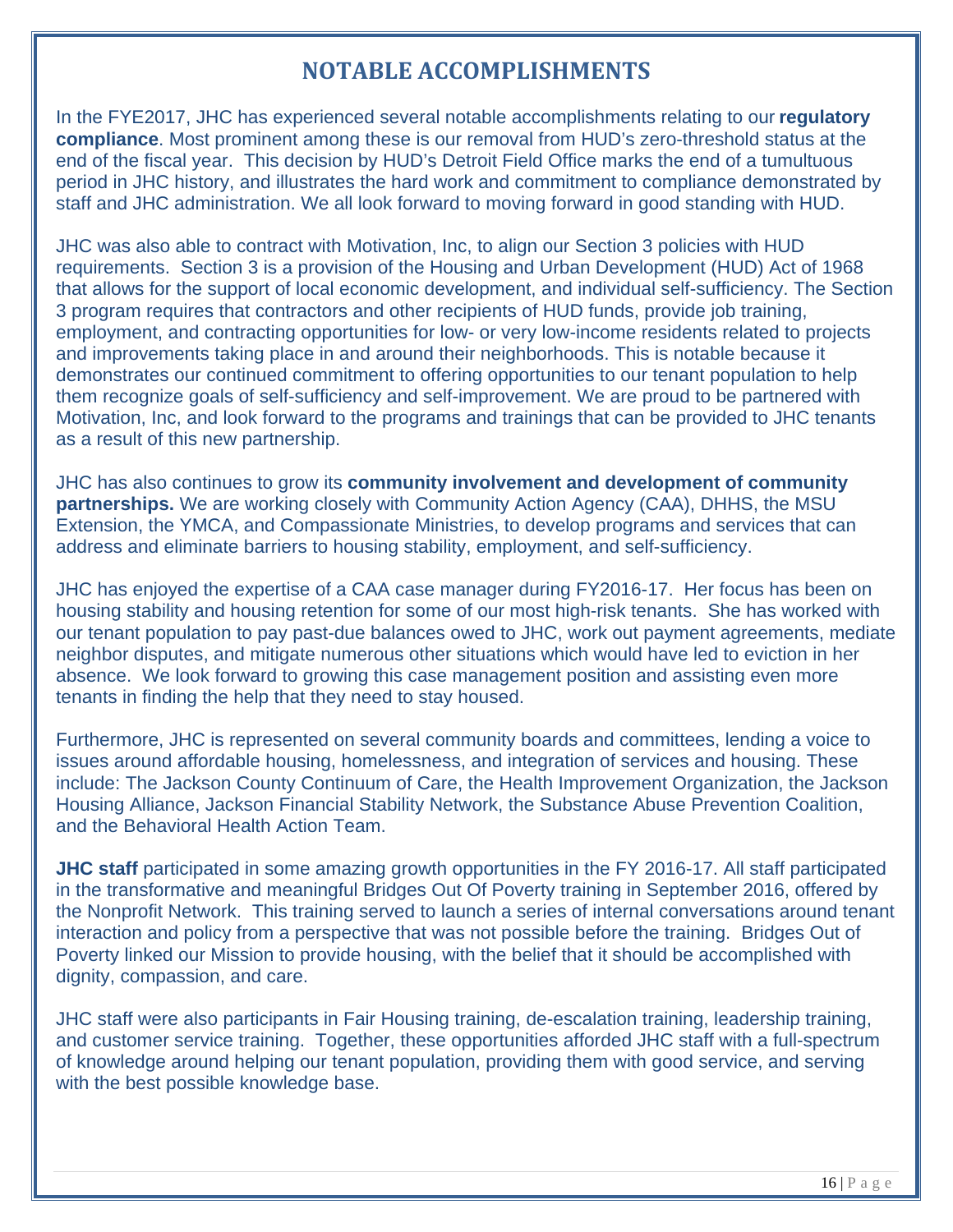JHC has worked hard in the FY 2016-17 to provide **tenant and site improvements** which improve both the quality of life, and tenant satisfaction. JHC partners with agencies, churches, and Resident Councils to offer a variety of food assistance and fun activities for program participants and residents.

The programs include:

- o Summer Lunch Program for children
- o Fire Prevention Program
- o Commodity Food Distribution Program
- o Saturday Fresh Food Initiative
- o Narcotic and Alcoholics Anonymous
- o VISTA Tax Preparation Program
- o Exercise classes
- o BINGO
- o Video Game Night
- o Computer Center with volunteer assistance

Also, through our partnership with CAA, a Headstart program opened on-site at Shahan Blackstone North in the Fall of 2016. CAA will open a Headstart program for residents at Chalet Terrace in the Fall of 2017. These are exciting programs to have on-site at JHC properties, where the preschoolaged children can access school readiness programs close to home in a healthy and safe environment.

As we have every year, JHC struggles to balance the deficit of funds for capital improvements with the needs of an aging housing stock. However, JHC has initiated a couple of exciting developments this year in order to address this delicate balance. First, JHC entered a contract with Honeywell, Inc. in 2016 for an Energy Performance Contract. Energy Performance Contracting is allowable by HUD in order for a Housing Commission to enter into contracts which will provide property improvements which will lower energy consumption and utility costs.

In JHC's case, Honeywell's preliminary proposal has included up to \$4 million in energy efficiency measures: lighting, appliances, water saving measures, which result in energy saving far-exceeding the initial investment over the financing period. These savings allow JHC to apply our Capital Fund Grant, through HUD, to other capital needs on the properties. Overall, the EPC program has low-risk, and high-reward. JHC is excited to finalize the plan early in FY 2017-18, and move forward with implementation throughout the fiscal year.

Finally, JHC administration has worked to realize some **funding diversification** in FY2016-17. Funding diversification allows some flexibility with the use of non-federal funds, but more importantly signifies an expansion of programs and services intended to assist our tenant population with stable housing, community involvement, and safer, more accessible communities.

This year, JHC was granted \$2500 from the Jackson Community Foundation for the purpose of forming and funding a Youth Council. This Youth Council is comprised of tenant participants ages 12-18 and is responsible for implementing improvements on-site. We are so pleased to have given the youth in our communities a voice to make improvements to their neighborhood, and hope to see the advocacy, and commitment to leadership continue to grow as the youth do.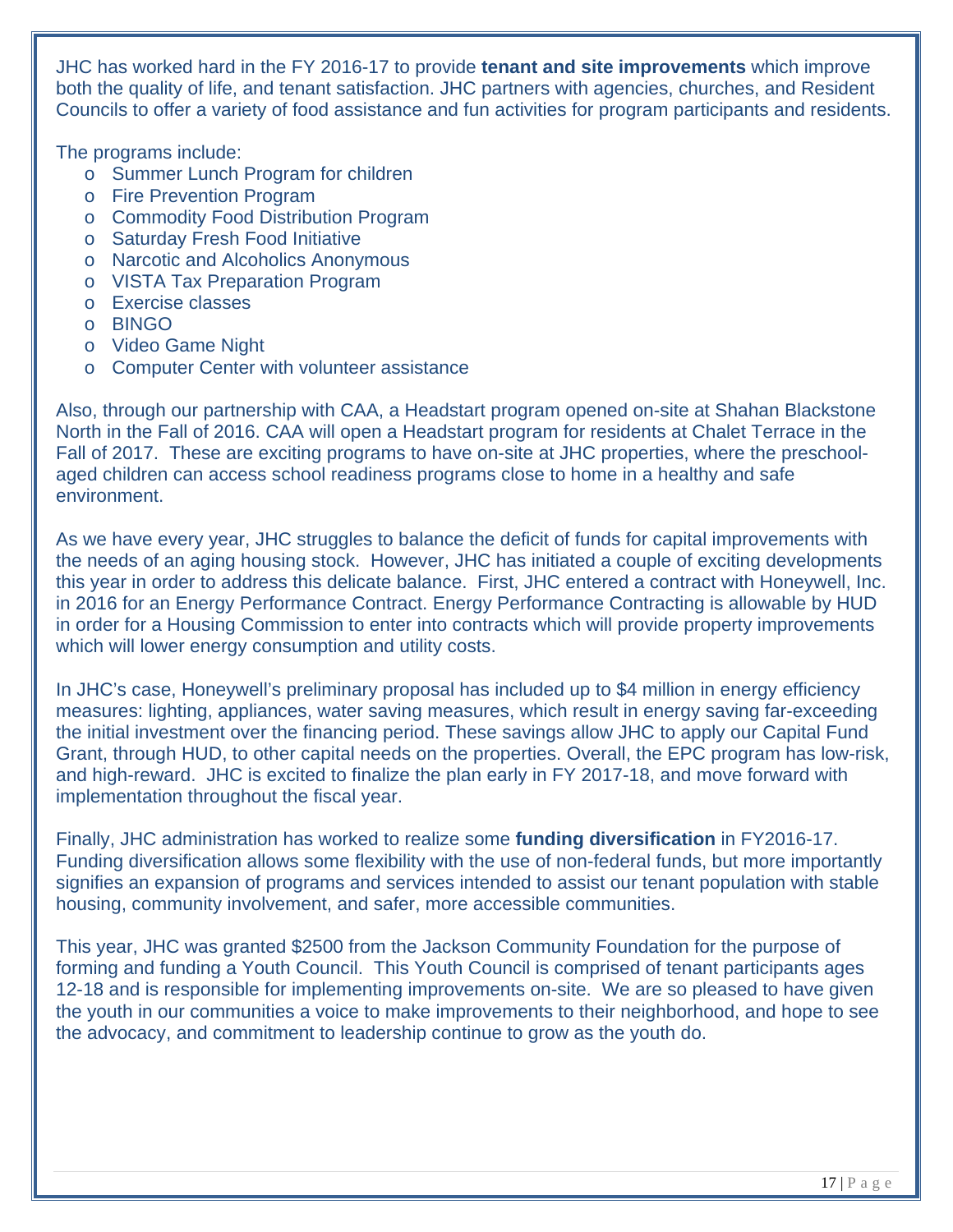JHC also applied for grant funding from the United Way of Jackson County, to support a full-time housing stability Case Manager. This position will support the tenant population around issues of housing stability, and help people stay housed when they may have otherwise been evicted. In addition to improving tenants' quality of life, allowing them to find and keep employment, and reducing the risk of homelessness, case management services are a proven cost-savings to agencies and communities. We look forward to implementing a full-time case management program at JHC.

Finally, JHC is proud to have partnered with community agencies and the Jackson Health Improvement Organization to submit a proposal to the State of Michigan for funding under the State Innovation Model (SIM). This three-year project is focused on building innovative local models to reduce Emergency Department utilization, and improve health outcomes to pregnant women and children. We are pleased and honored to be a part of this exciting program.

The proposal submitted to the State of Michigan will integrate the services of several community partners to begin offering medical support services to all JHC tenants on-site at Reed Manor. It will include tenant education, screening, and basic follow-up health services. Also, imperative to the success of any program intended to improve health outcomes, this program will include supportive services in the form of Health Case Managers, who will be responsible for coordinating care, hospital discharge and follow-up, and streamlining primary and specialty care services in the community. Onsite health services are an innovative solution to the fragmented and insufficient care that our tenant population often experiences, and JHC is extremely excited to be part of the SIM project in Jackson to address this costly and persistent problem.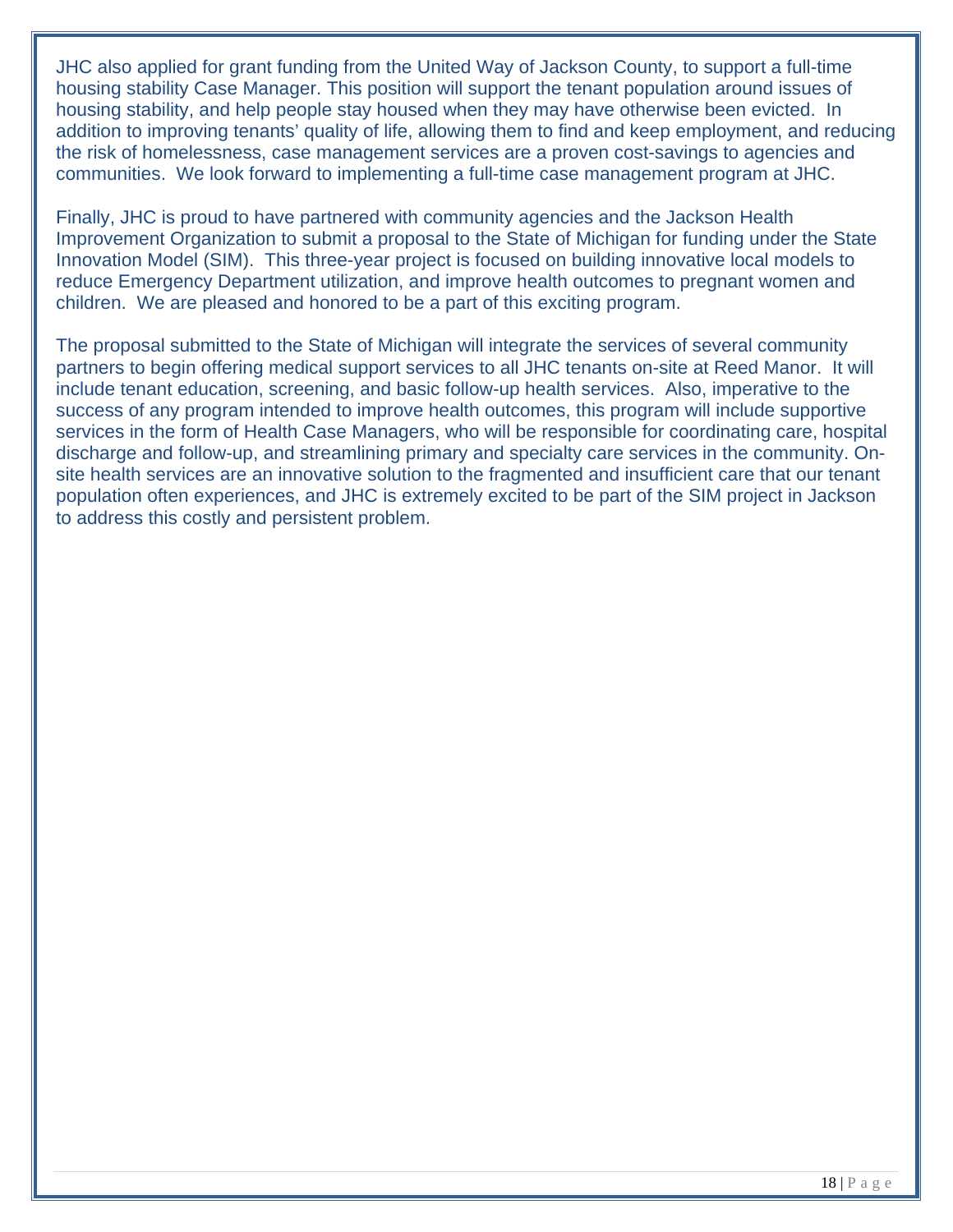## **LOOKING AHEAD**

## **Strategies**

To accomplish its mission over the coming years, Jackson Housing Commission plans to focus on four primary strategies, as it works toward its broad, community-building mission:

- o Maintain quality affordable housing for low-income residents throughout the City and County of **Jackson**
- o Design, implement, and sustain exceptional programs that invest in residents and other program participants, to become self-sufficient through an array of educational, employment, and economic platforms
- o Lead, encourage, and build partnerships with local, regional, and national organizations to promote policies that build community; that increase and enhance, affordable housing options; and that provide programs that reflect and support the needs of housing program participants
- o Generate public will to address the housing needs of low-income households in Jackson by contributing to effective local, state and national advocacy efforts, and by participating in local programs that educate and encourage residents of Jackson, and JHC, to have a voice in housing and civic issues

## **Goals**

- 1. Develop and expand the availability of quality affordable housing options throughout the City and County of Jackson by maintaining and preserving appropriate residential assets and increasing housing opportunities for low income residents.
	- Continuously monitor and access opportunities from HUD that could increase resources for re-development of properties.
	- Continue to access opportunities available through national, state, and local resources, priorities, and philosophies.
	- Secure resources, both financial and personnel, to increase the quality of public housing and to expand the number of vouchers for low- and very-low income residents of the City and County of Jackson.

## 2. Promote safe, healthy, vibrant communities.

- $\div$  Promote through programs and initiatives, and maintain all properties with a commitment to safety and healthy lifestyles.
- Enhance resident well-being and independence through partnerships for employment, job training, education, health, and other evidence-based supportive services.

## 3. Manage, maintain, and improve existing JHC properties to meet the highest quality standards.

- Set high standards for maintenance and management of properties.
- Ensure ongoing maintenance and capital improvements at all properties, based on identified needs and available resources.
- $\cdot$  Implement plan to ensure the highest level of safety and quality standards are maintained.
- Invest in responsible and innovative asset stewardship through strategic upgrades and rehabilitation projects.
- $\div$  Implement long-term sustainability plan for each property, as well as at JHC administrative site.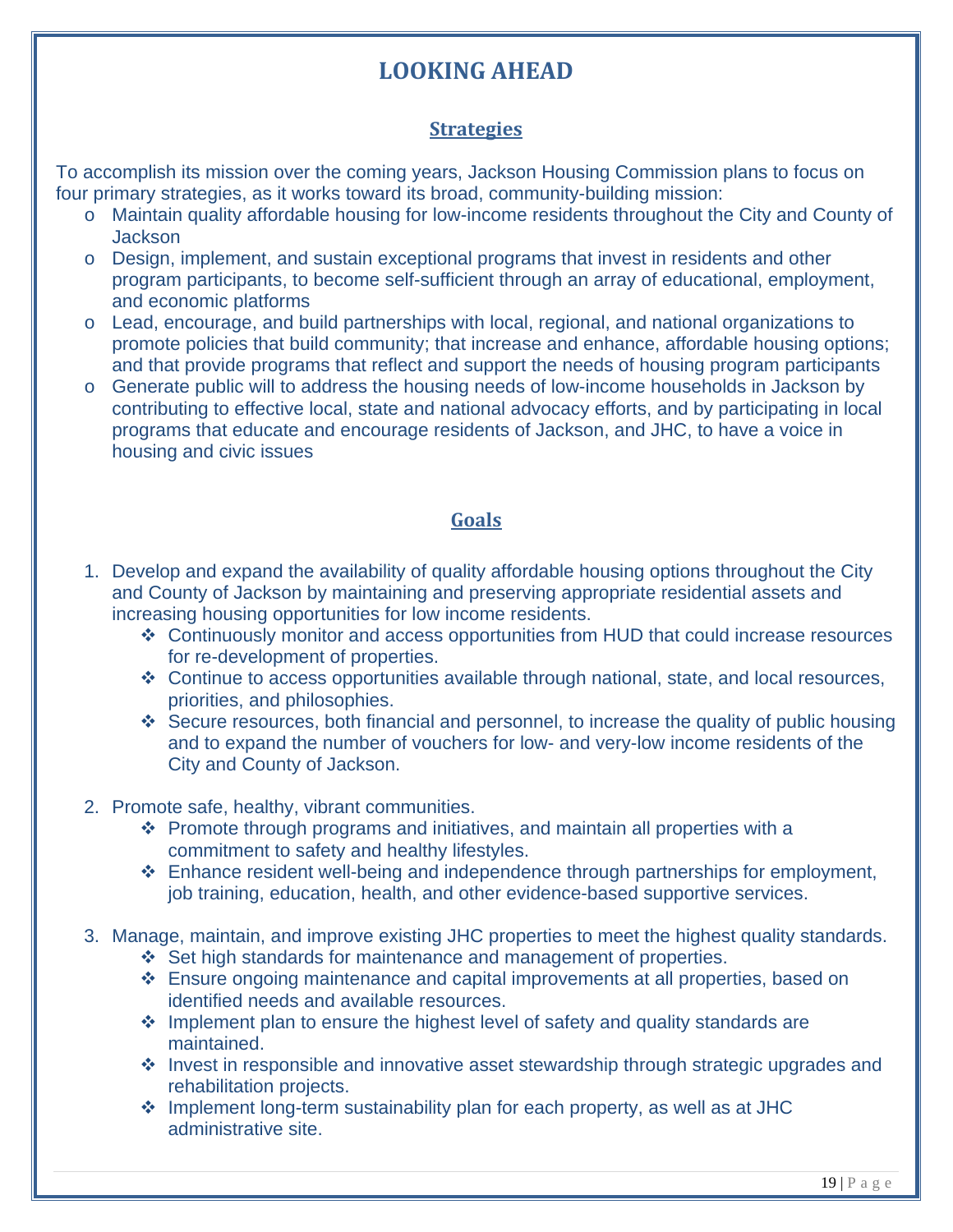- 4. Assess JHC's capacity to address the unique needs of particularly vulnerable populations, including but not limited to: people with disabilities, substance abuse issues, mental illness, the elderly, veterans, homeless, and youth.
	- ❖ Prioritize housing for extremely fragile populations.
	- Maximize usage of other funding sources to increase the availability of housing for veterans, homeless, and other fragile populations.
- 5. Expand opportunities for HCV voucher holders to obtain quality housing throughout the City and County, in neighborhoods that meet the needs of voucher holders.
	- Pursue all economically feasible opportunities to increase the supply of Housing Choice Vouchers (or other housing subsidy options) for qualified Jackson residents, including those designated for populations with special needs that are a high priority for the agency (veterans, seniors, people with mental health needs).
	- Improve outreach and communication with property owners throughout Jackson County to encourage participation in voucher program and to increase quality rental options for low- and very-low income renters.
- 6. Ensure that PHA is a good neighbor, employer, and reliable community partner.
	- Create safe communities in collaboration with JHC tenants, neighborhood residents, and law enforcement agencies.
	- Improve customer service, streamline operations, and create a business model that is data-driven and high-performing.
	- Conduct JHC business in an open and transparent manner that promotes accountability and access, ensures diversity, and adheres to the highest ethical standards.
	- Strengthen existing relationships and forge new public, private, and philanthropic partnerships to support JHC's strategic goals.
	- Make JHC an employer of choice with an accountable, diverse, trained, and productive workforce.